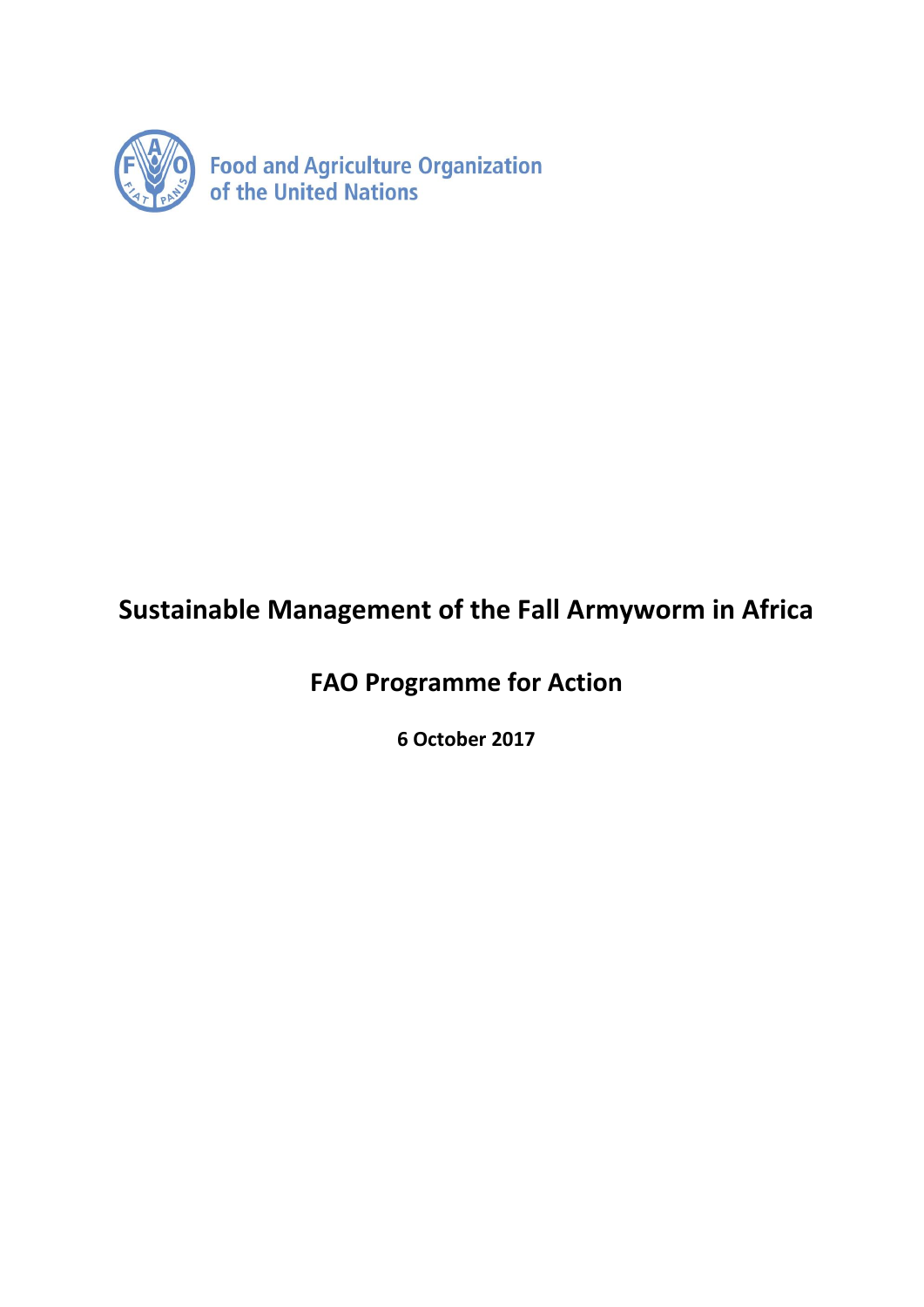## **Executive Summary**

The invasive insect pest, Fall Armyworm, FAW (*Spodoptera frugiperda*) continues to spread across Africa, affecting millions of smallholder maize producers across the continent. In addition to its preferred maize, FAW can feed on more than 80 plant species, including rice, sorghum, millet, sugarcane, vegetable crops and cotton. FAW can cause significant yield losses if not well managed or in the absence of natural biological control.

Unlike quarantine pests under official control or insects with gregarious behaviour (e.g. some locust species), FAW does not lend itself to official, centralized control. FAW moths oviposit directly on maize plants, where the larvae feed and live. They are one more risk that farmers face in growing maize. The direct actions that can be taken to manage FAW are largely up to farmers in their fields. Thus the main focus and majority of resources should be aimed at helping farmers do their job better. Farmers need understanding, advice, tools, resources, risk management, and a conducive environment to sustainably manage FAW.

Farmers need to first understand what FAW is – how to identify it and understand its biology & ecology. They need to be able to determine the risk level in the context of their production systems, and take appropriate actions, both preventive and responsive, based on their assessments. The information and resources that they have at hand largely depend on the context in which they function. That context is influenced by many actors and interests, with public institutions and organizations – purveyors of public goods – playing a very important, but not exclusive role.

FAO and its partners will help at all levels: to help determine and disseminate best recommended practices to smallholder farmers, help in the assessment and use of risk analysis, facilitating and supporting the refinement and application of near-term solutions, and helping to shape the policy and technical environment that farmers face.

Some advice and recommendations are directly available from the Americas, where both maize and FAW are native. Maize farmers in the Americas have been managing FAW for centuries. However, the ecological and economic contexts are quite different between the typical maize farmer in the Americas and those of Africa. A sustainable integrated FAW management programme appropriate for the African context needs to be rapidly communicated and practiced by tens of millions of smallholder maize farmers across the continent. The context is shaped by public policies and programmes, thus it is also urgent that governments fully appreciate the threat that FAW possess and adopt policies and programmes that help promote sustainable responses to the new threat.

To this end, FAO has prepared this Programme for Action to help support Sustainable Management of FAW in Africa.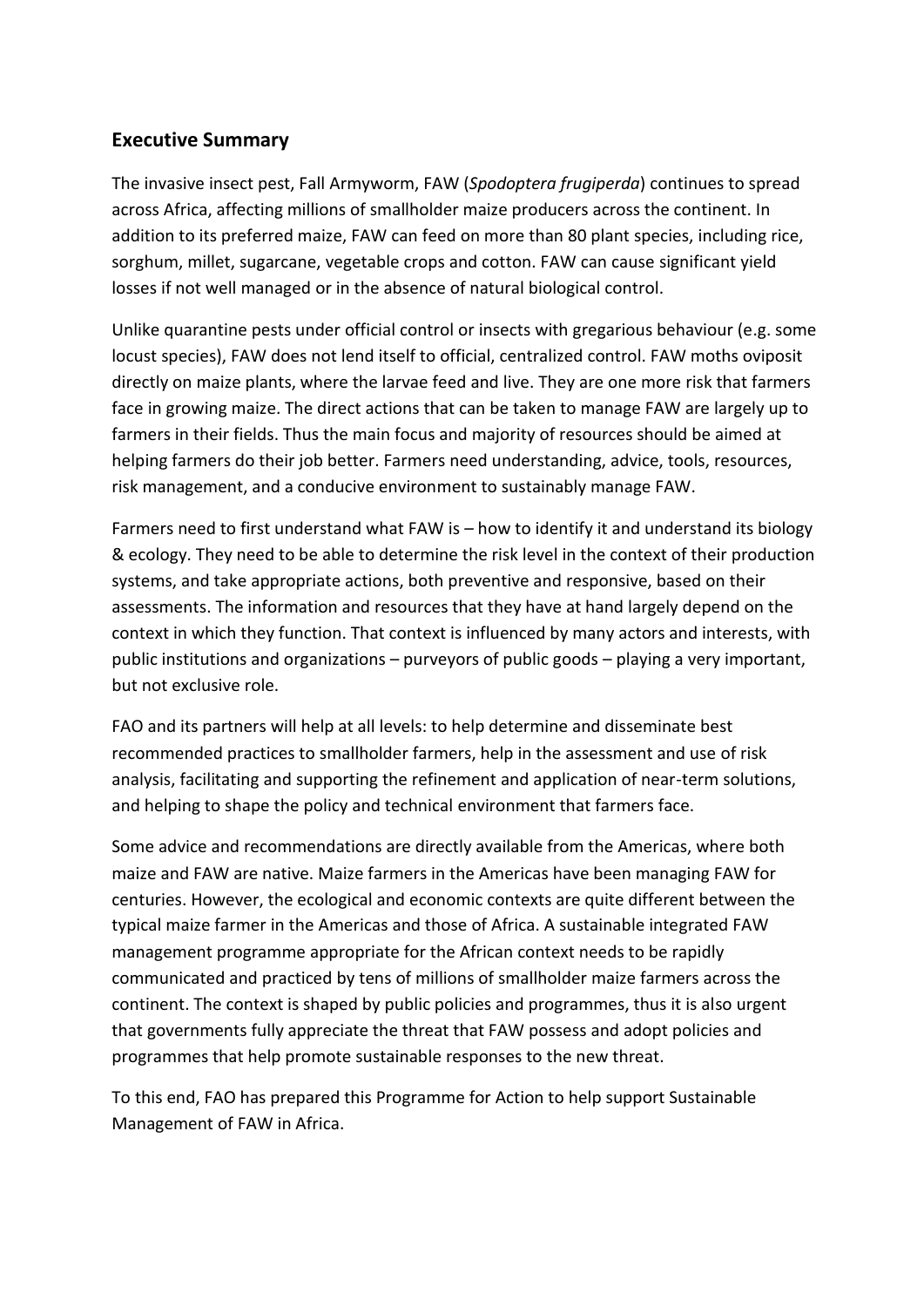FAO proposes a five-year programme of action to help farmers, their organizations, their public institutions, national governments and development partners quickly respond the challenges of FAW infestation in smallholder farmers' fields across Africa. This Programme has a total cost of USD 87.550 million. FAO will train National Plant Protection Organizations, extension services, and farmers via Farmer Field Schools, to quickly get the appropriate action in the field, avoiding the pitfalls of possible miss-steps, while simultaneously filling knowledge gaps, innovating for future solutions, developing local capacities, promoting local empowerment and rural youth employment and coordinating among partners to maximize results and minimize inefficiencies.

FAO works closely with its development and resource partners to maximize coordinated results and minimize duplications. To this end, FAO has worked with partners in developing a coordinated FAW Framework that takes into account all FAW response interventions regardless of funding sources. FAO will take an active role in coordinating among all partners' activities, plans, and approaches to provide sustainable solutions to the FAW challenge.

FAO has prepared this Programme for Action in the context of that Framework. This Programme presents to development and resource partners that part of the Framework actions that FAO is prepared to directly coordinate and administer. Many of the activities described here include the active participation of partners and service providers. FAO will develop the appropriate Letters of Agreement or Contracts under which the obligations and responsibilities of all parties will be defined. FAO specifically leaves certain work to partners' comparative advantages and organizational missions better dedicated to those areas of work (e.g. longer-term research). FAO focusses on its comparative strengths to propose this Programme divided into six components:

- **1. Management of FAW: Immediate Recommendations & Actions**
- **2. Short-term Research Priorities**
- **3. Communications & Training**
- **4. Monitoring & Early Warning**
- **5. Policy & Regulatory Support**
- **6. Coordination**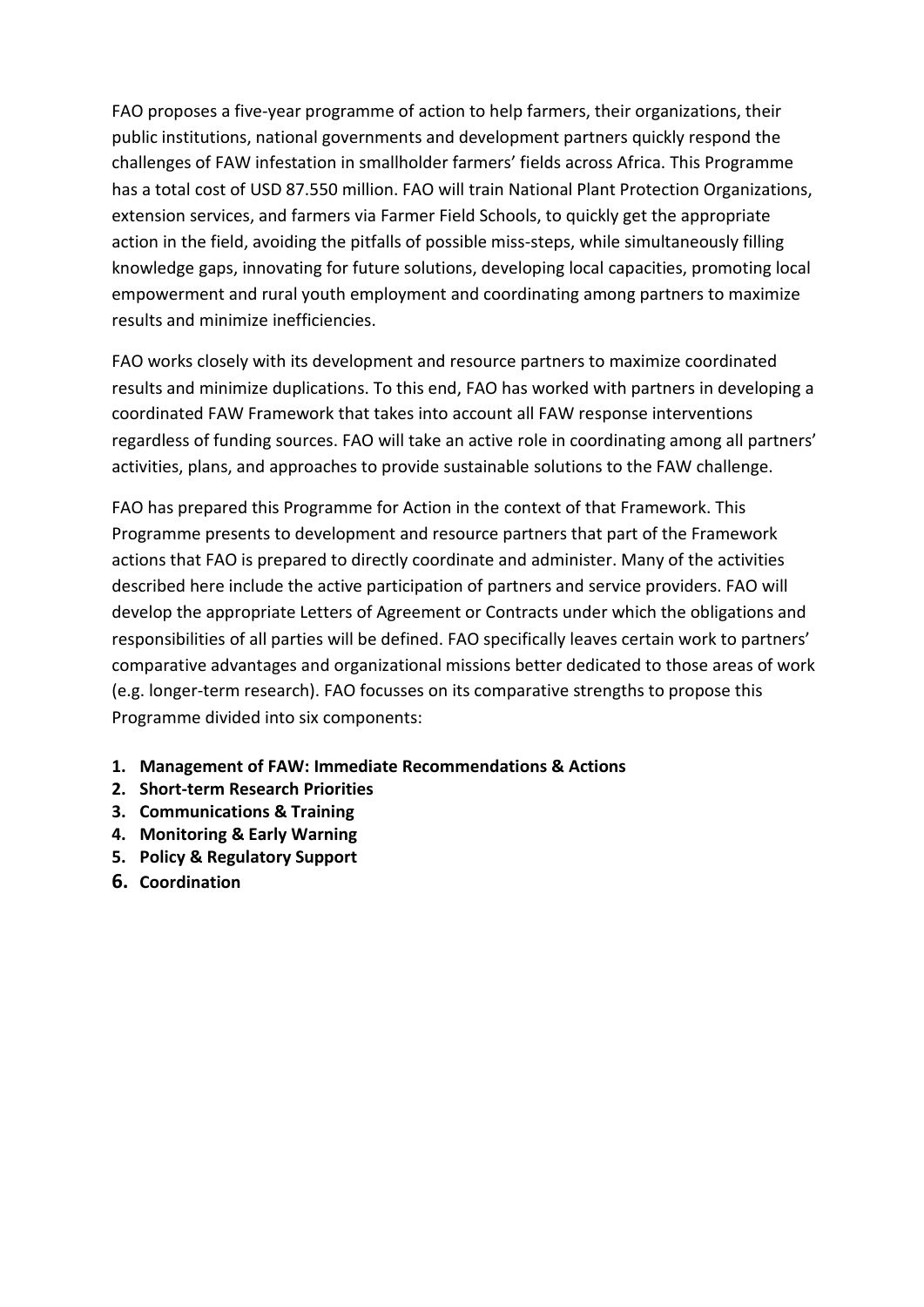| Acronyms       |                                                                 |
|----------------|-----------------------------------------------------------------|
| <b>AGRA</b>    | Alliance for a Green Revolution in Africa                       |
| AU             | African Union                                                   |
| CABI           | Centre for Agriculture and Bioscience International             |
| <b>CARE</b>    | Cooperative for Assistance and Relief Everywhere                |
| CBO            | Community-based Organization                                    |
| <b>CGIAR</b>   | Consultative Group on International Agricultural Research       |
| <b>CILSS</b>   | Permanent Interstate Committee for drought control in the Sahel |
| <b>CYMMIT</b>  | International Maize and Wheat Improvement Center                |
| EAC            | <b>East African Community</b>                                   |
| <b>ECCAS</b>   | Economic Community of Central African States                    |
| <b>ECOWAS</b>  | <b>Economic Community of West African States</b>                |
| EU             | European Union                                                  |
| <b>FAO</b>     | Food and Agriculture Organization                               |
| FAO-HQ         | FAO Headquarter                                                 |
| <b>FAW</b>     | Fall Armyworm                                                   |
| <b>FEWSNET</b> | Famine Early Warning Systems Network                            |
| <b>FFS</b>     | <b>Farmer Field</b>                                             |
| <b>GEF</b>     | <b>Global Environment Facility</b>                              |
| GIS            | Geographic Information System                                   |
| <b>GPS</b>     | Geographic Positioning System                                   |
| <b>HHP</b>     | <b>Highly Hazardous Pesticides</b>                              |
| <b>IAPSC</b>   | Inter African Phytosanitary Council                             |
| <b>ICIPE</b>   | International Centre of Insect Physiology and Ecology           |
| ICT            | Information and Communication Technologies                      |
| <b>IFAD</b>    | International Fund for Agricultural Development                 |
| <b>IGAD</b>    | Intergovernmental Authority on Development                      |
| <b>IITA</b>    | International Institute of Tropical Agriculture                 |
| <b>INSA</b>    | Institut du Sahel                                               |
| <b>IPC</b>     | Integrated Phase Classification                                 |
| <b>IPM</b>     | <b>Integrated Pest Management</b>                               |
| <b>NAR</b>     | National Agricultural Research                                  |
| <b>NGO</b>     | Non-governmental organization                                   |
| <b>NPPO</b>    | National Plant Protection Organization                          |
| <b>NPV</b>     | Nuclear Polyhedrosis Virus                                      |
| <b>OXFAM</b>   | Oxford Committee for Famine Relief                              |
| PC             | Personal Computer                                               |
| PSU            | Penn State University                                           |
| <b>REC</b>     | Regional Economic Communities                                   |
| SADC           | Southern African Development Community                          |
| <b>SAPReF</b>  | Southern African Pesticides Regulators Forum                    |
| <b>SMS</b>     | <b>Short Message Service</b>                                    |
| <b>SSC</b>     | South-South Cooperation                                         |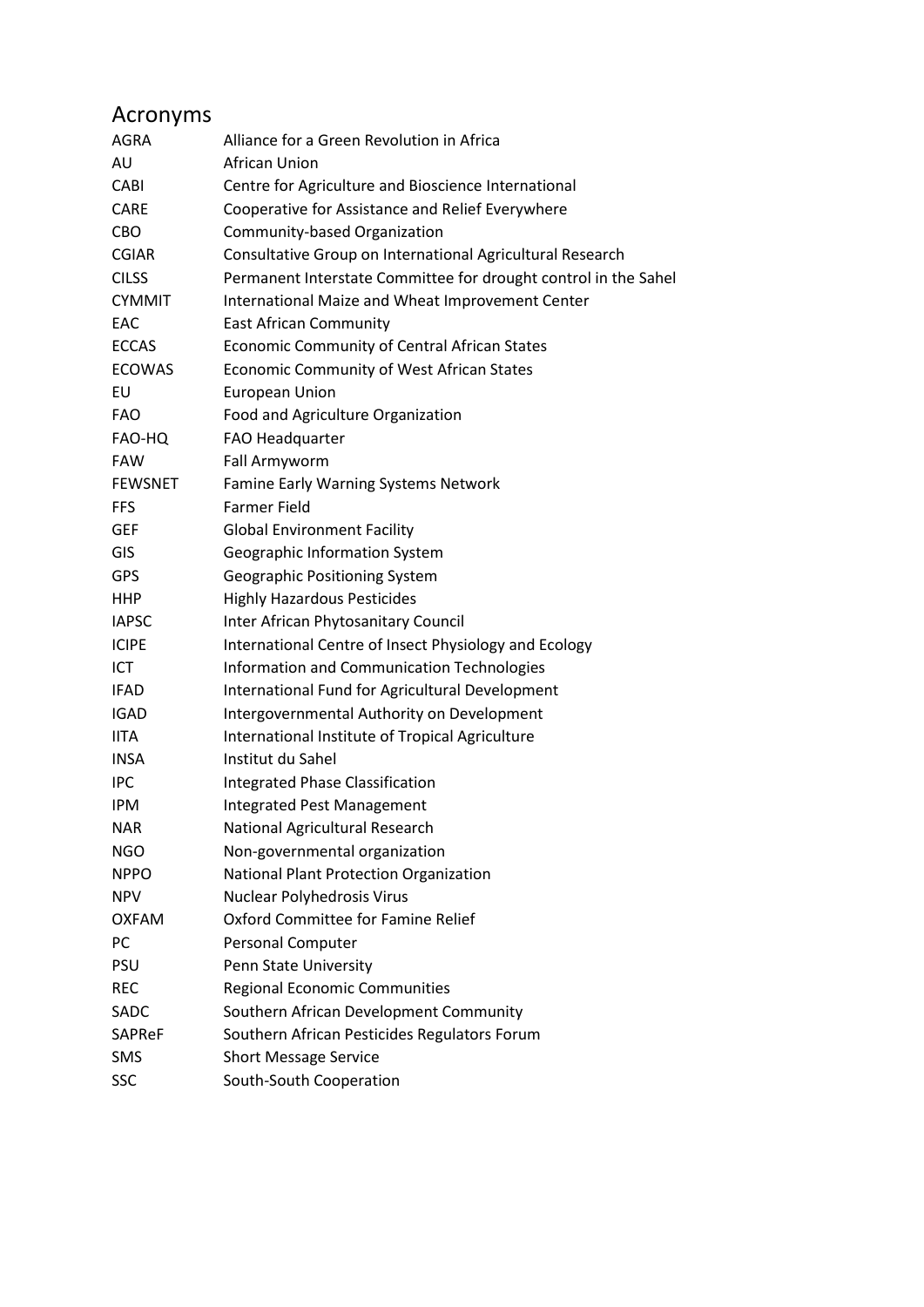## Contents

|    | 1.1. |  |
|----|------|--|
|    |      |  |
| 2. |      |  |
|    | 2.1. |  |
|    | 2.2. |  |
|    | 2.3. |  |
|    | 2.4. |  |
|    | 2.5. |  |
|    | 2.6. |  |
| 3. |      |  |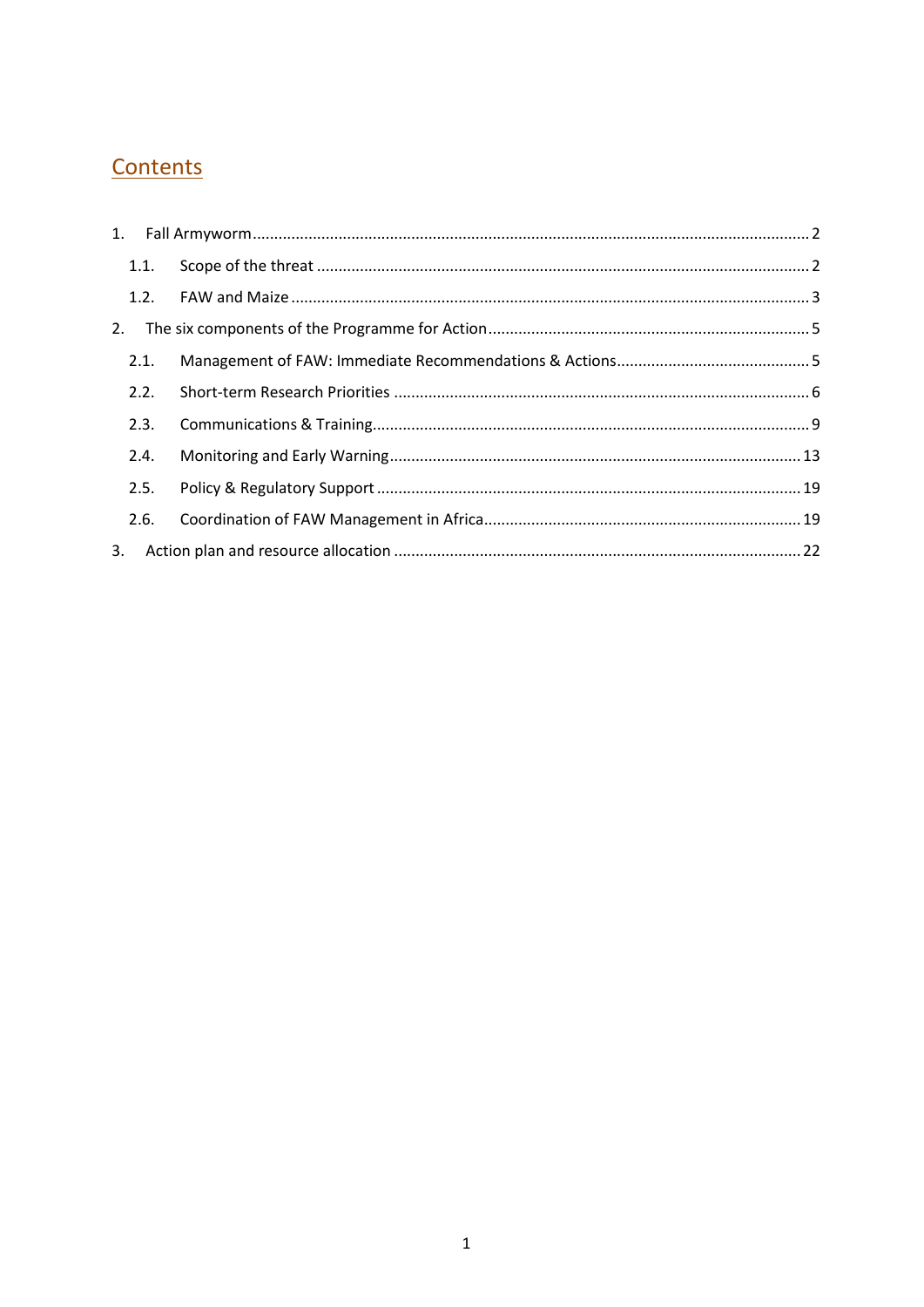## <span id="page-5-0"></span>1. Fall Armyworm

Fall Armyworm (*Spodoptera frugiperda*), FAW, is an insect native to tropical and subtropical regions of the Americas. Its larval stage feeds on more than 80 plant species, including maize, rice, sorghum, millet, sugarcane, vegetable crops and cotton. FAW can cause significant yield losses if not well managed. It can have a number of generations per year and the adult moth can fly up to 100 km per night.

FAW was first detected in Central and Western Africa in early 2016 (Benin, Nigeria, Sao Tome and Principe, and Togo) and in whole of mainland Southern Africa (except Lesotho and the Island States), in Burkina Faso, Cabo Verde, Cameroon, Central African Republic, Gambia, Ghana, Guinea Bissau, Niger, Senegal, and Ethiopia, Burundi, Kenya, Rwanda, South Sudan, Uganda, and it is expected to spread further, probably beyond the African continent. Its modality of introduction, along with its ecological adaptation across Africa are still speculative.

FAW has quickly dispersed through much of Sub-Saharan Africa, where it now feeds on maize and other crops across millions of hectares in millions of plots, mostly managed by smallholder family farmers. Farmers urgently need support and guidance to sustainably manage FAW in their cropping systems. Although there are some management practices that can be quickly adopted to the conditions in Africa, some work needs to be done to test and validate them. Some short-term research needs to be conducted to rapidly validate additional potential, but un-proven management practices. Massive communication and training campaigns must be conducted to help farmers and their organizations learn about FAW biology and ecology and how to manage it. Finally, decision-makers must be aware of the potential threat and have access to information and advice regarding positive policies and programmes. While tempting to give away or import large quantities of pesticides, this is probably not a sustainable response.

## <span id="page-5-1"></span>1.1. Scope of the threat

Left unmanaged or in the absence of natural biological control, FAW can cause significant yield loss in maize and other crops. A quantification of that potential yield loss is still speculative, as many variables come into play between FAW infestation and yield reduction.

The response of maize to FAW infestation is highly dependent on the level and timing of infestation, natural enemy and pathogen levels that can help regulate the populations, and the health and vigor of the maize plant (nutritional and moisture status).

The effects of FAW infestation go far beyond reducing crop yields in a season. The vast majority of farmers in Sub-Saharan Africa are smallholder family farmers, who often depend on production to maintain household food and nutrition security, as well as household livelihoods. There are tens of millions of smallholder family maize farmers across Sub-Saharan Africa, farming the majority of the 35 million hectares of maize produced annually in the region. For the most part the farmers face very significant risks with little risk transfer mechanisms and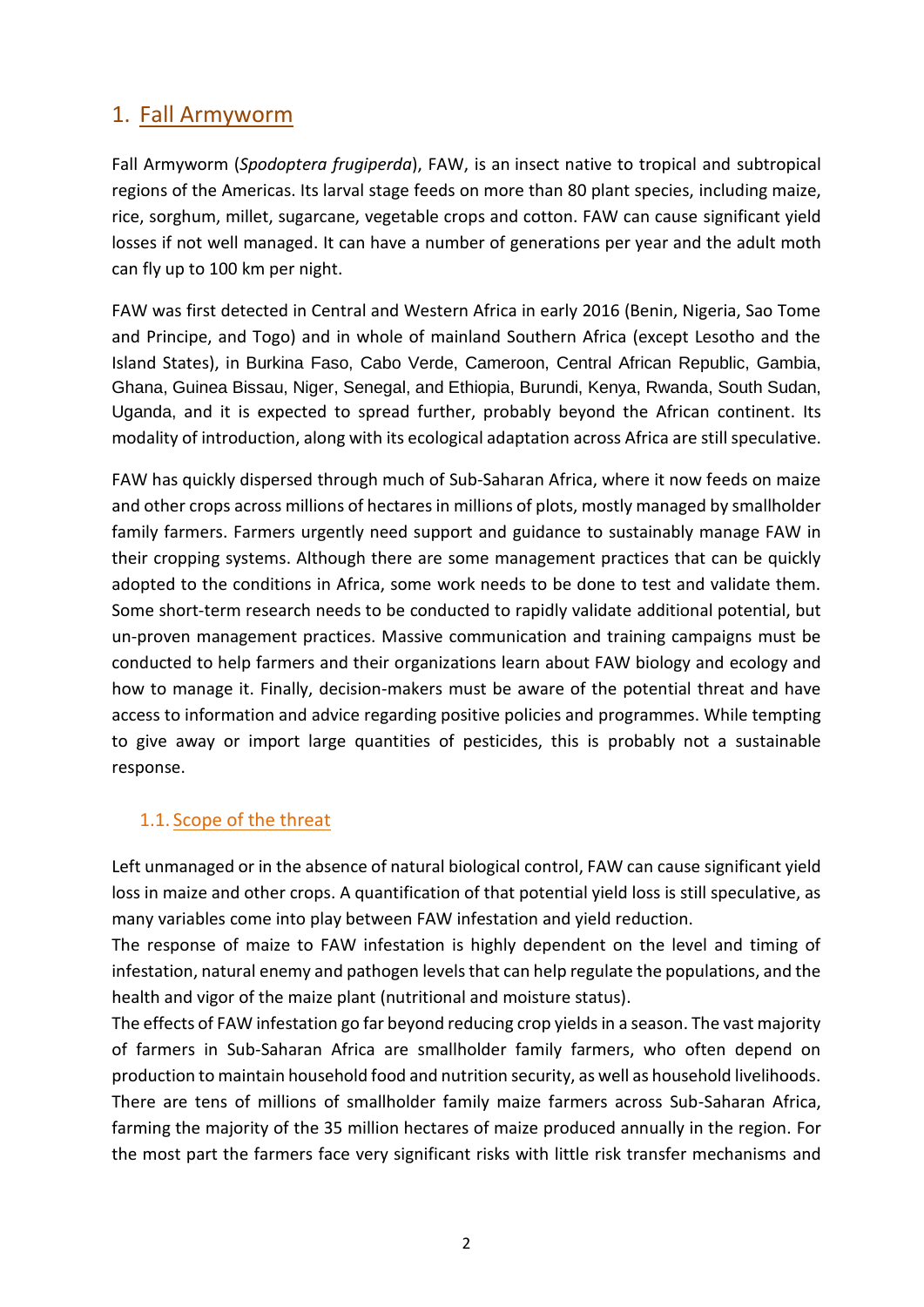marginal economic viability of their production systems, putting them at great risk to the added shock of FAW infestation.

Finally, the introduction of significant use of pesticides, especially in maize-based cropping systems risks both the economic viability of these systems and poses a significant threat of putting smallholder family farmers on an unsustainable "pesticide treadmill".

A number of countries in the region have already begun significant programmes of providing pesticides to farmers, often as the main response to FAW infestation.

The Government of Zambia, for instance, allocated \$3m to smallholder maize farmers in 2017 for pesticides, including provision for replanting 90,000 hectares affected. Government of Ghana provided \$4m as an emergency measure to procure plant protection products. The Government of Rwanda mobilized the armed forces to engage in mechanical control, crushing egg masses, and treating attacked fields.

Most smallholders in Africa do not use pesticides in their maize production. The introduction of sustained use of pesticides in these systems may make the systems not only economically unviable, through increasing the costs of production, but also introduce significant risks to human health. Women are responsible for performing most farming tasks in these systems, including application of pesticides, and their direct exposure can be transferred to children and the entire households. The pesticides (often older chemicals no longer approved in Europe or North America) also represent risks to the environment and can have a significant impact on both local human health and trade due to pesticide residues in food.

## <span id="page-6-0"></span>1.2. FAW and Maize

FAW attacks many crops, but shows a strong preference for maize. Although it has already been found feeding on other crops in Africa, the vast majority of the reports and requests from farmers have come from infestations in maize.

Both maize and FAW are native to the Americas, where farmers have been managing the insect in their fields for many years. Over the last one hundred years much research has been conducted on maize and FAW across the Americas. Some key lessons can be learned from this research and experience:

- FAW has a cohort of natural enemies (predators, parasitoids and pathogens) that provide a high level of natural control of FAW populations. Even in landscapes with high pesticide use, when fields are left unsprayed, natural parasitism levels of 44% have been measured. This high level of natural control has several important implications for recommending management options in the Sub-Saharan context.
- Smallholder farmers in Mesoamerica often enter their fields when maize plants are in the whorl stage, checking for FAW egg masses or young larvae, and killing them via mechanical crushing.
- Some famers believe that mixed planting systems (either poly-cultures of two or more crops, or the use of certain non-crop plants) both lower FAW oviposition on maize and/or create environments that attract and maintain higher levels of natural enemy populations.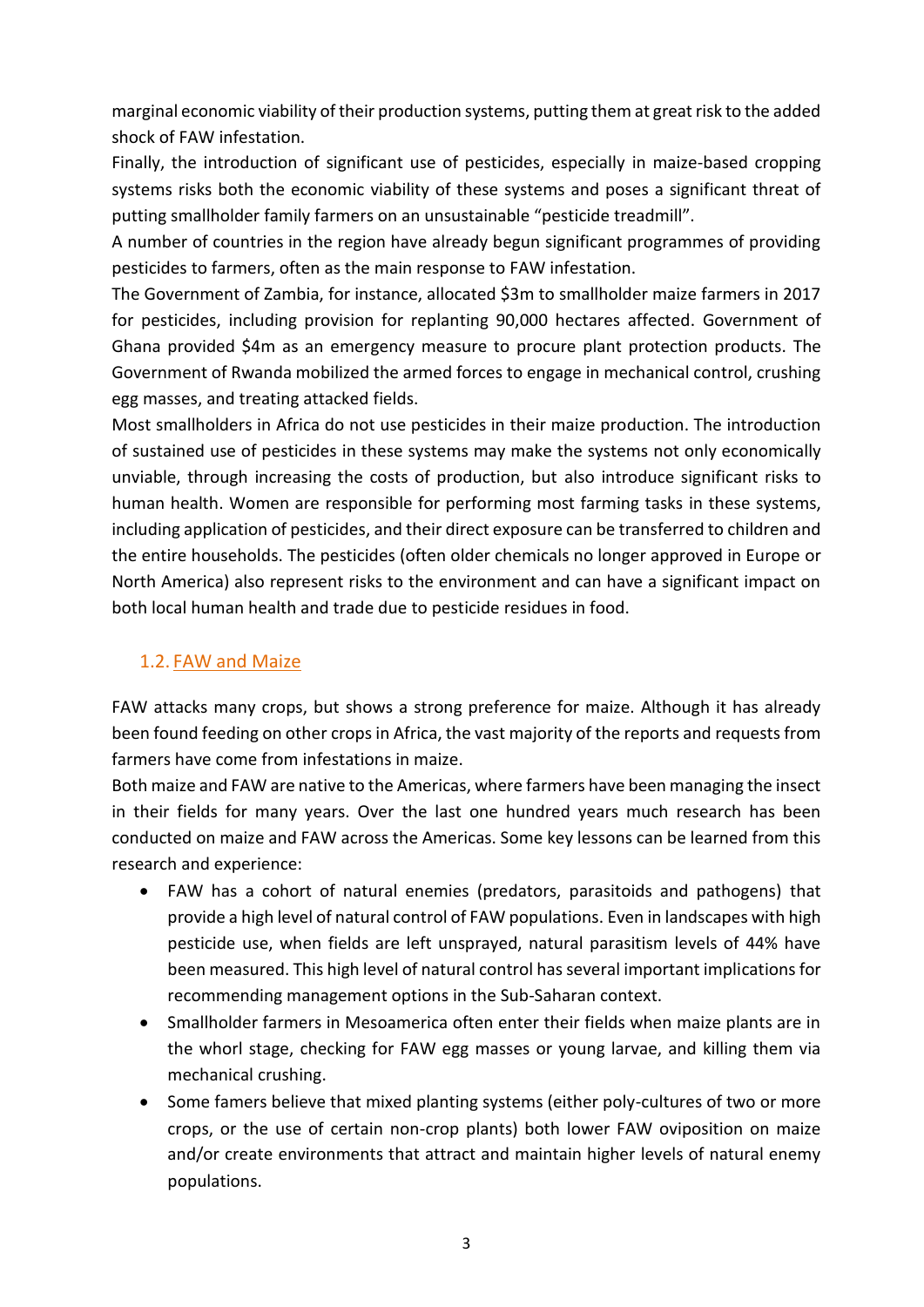- Another important lesson learned from the Americas is that maize has the ability to compensate for lower levels of foliar damage, as the FAW larvae typically cause. Studies have shown that maize response to FAW damage is growth-stage specific and dependent on the nutritional and water-balance status of plant. This work also has important implications for training farmers about FAW damage and management, as well as the development of action thresholds.
- Smallholder maize farmers in Mesoamerica have also observed that tropical rains apparently cause high levels of FAW larval mortality in maize whorls. In addition, many of these farmers apply ash, sand, or soil into the whorls and report significant control of FAW larvae with these applications. Other farmers report using soap solutions or local botanical mixtures (including, but not exclusively using extracts from neem trees) with good control success.

Smallholder family farmers in Mesoamerica manage FAW in their maize as part of their cropping systems. They understand the important role of natural enemies in controlling FAW populations, understand that not all FAW damage will lead to significant yield loss and not to over-react to low-level damage, enter their fields to observe their crops and directly control FAW, take advantage of cropping patterns to reduce FAW populations, and try local solutions when they feel they have to take a direct action to control larval populations.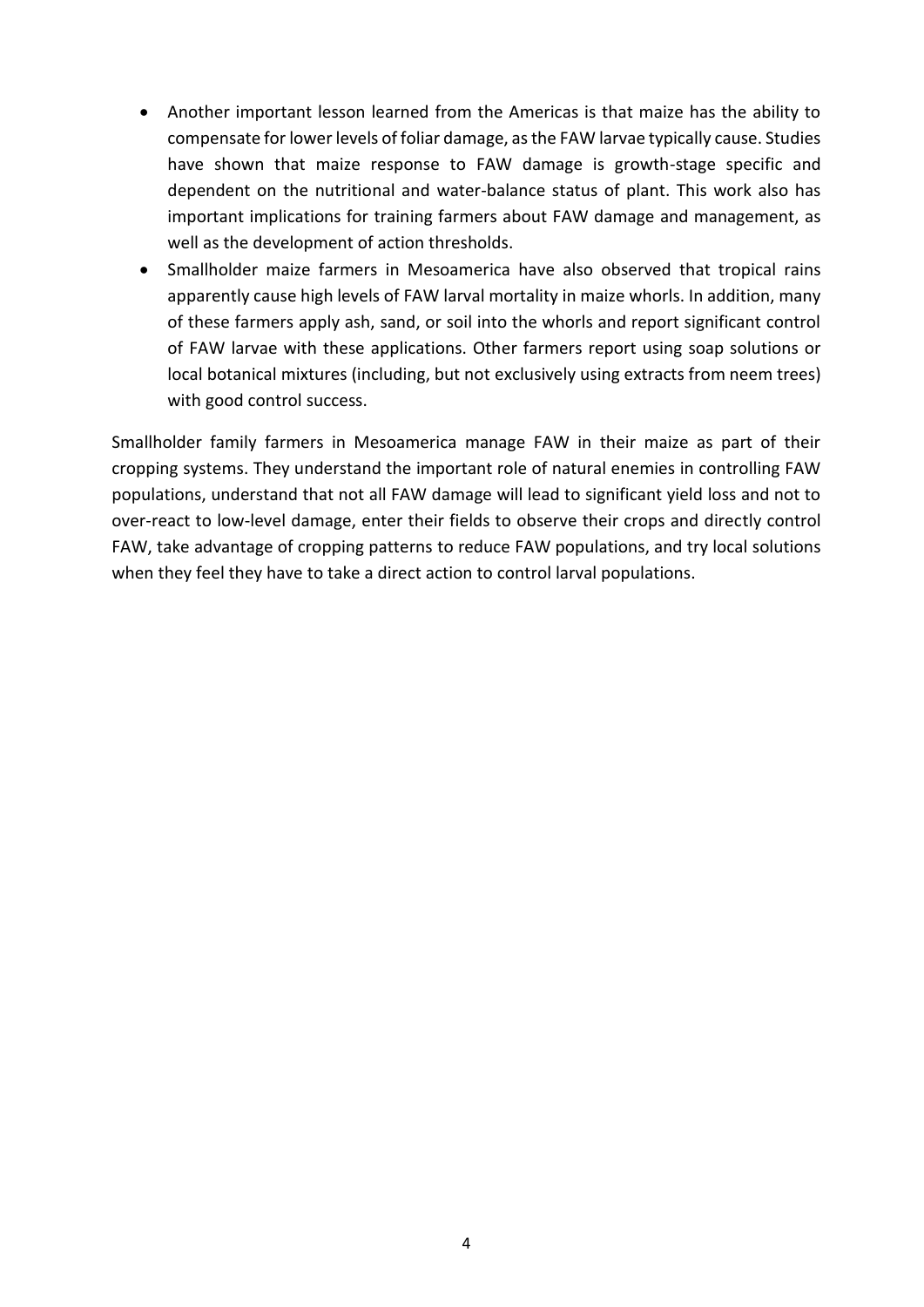## <span id="page-8-0"></span>2. The six components of the Programme for Action

## <span id="page-8-1"></span>2.1. Management of FAW: Immediate Recommendations & Actions

Smallholder family maize farmers, especially in Mesoamerica have been managing FAW in their maize fields for centuries. So immediate recommendations for smallholders in Sub-Saharan Africa should start there. While there are ecological differences, the context of smallholders producing in small plots, mostly for family consumption and with limited access to resources is surprisingly similar.

Based on how smallholders manage FAW in Mesoamerica, training and awareness raising material should be prepared, highlighting the following immediate recommendations to be made to farmers:

- Visit the field and look at the status of the crop: its health and signs of presence of FAW – egg masses, young larvae, and typical FAW damage to the ears. Look also for presence of natural enemies. To do this, farmers must be able to recognize the different stages of FAW and understanding about natural enemies. They can take direct action by crushing egg masses and young larvae.
- Farmers should also have an understanding about oviposition what attracts female moths to lay their eggs on a particular plant – and what makes them move on without laying eggs. Certain plants are known to repel or confuse female moths from laying her eggs on maize plants. Plant diversity also supports higher populations and diversity of natural enemies. Pest management begins with prevention.
- They should also not panic when faced with FAW damage. Not all damage leads to significant yield reduction. Maize plants are able to compensate for certain level of leaf damage, especially at certain stages of growth.
- They could also try "local remedies", including application of ash, sand, or soil directly into infested whorls. Or the use of locally-produced botanical insecticides (e.g. neem) or the use of soap solutions.
- They should also recognize that insecticide applications are costly, may not work, and probably kill off the natural enemies of FAW. Although they may receive insecticides free this year, and maybe next, it is doubtful if they'll still be receiving them many years in the future. Unfortunately, FAW is in Africa to stay. So, it's important to look for longer-term solutions.
- These lessons from Mesoamerican farmers should form the basis of immediate information and experimentation by farmers. This agro-ecological approach is precisely the method used by the FAO-led Farmer Field Schools, which have successfully worked with millions of smallholder farmers. These messages can also be used by national extension programmes, farmers' associations, and mass communication campaigns.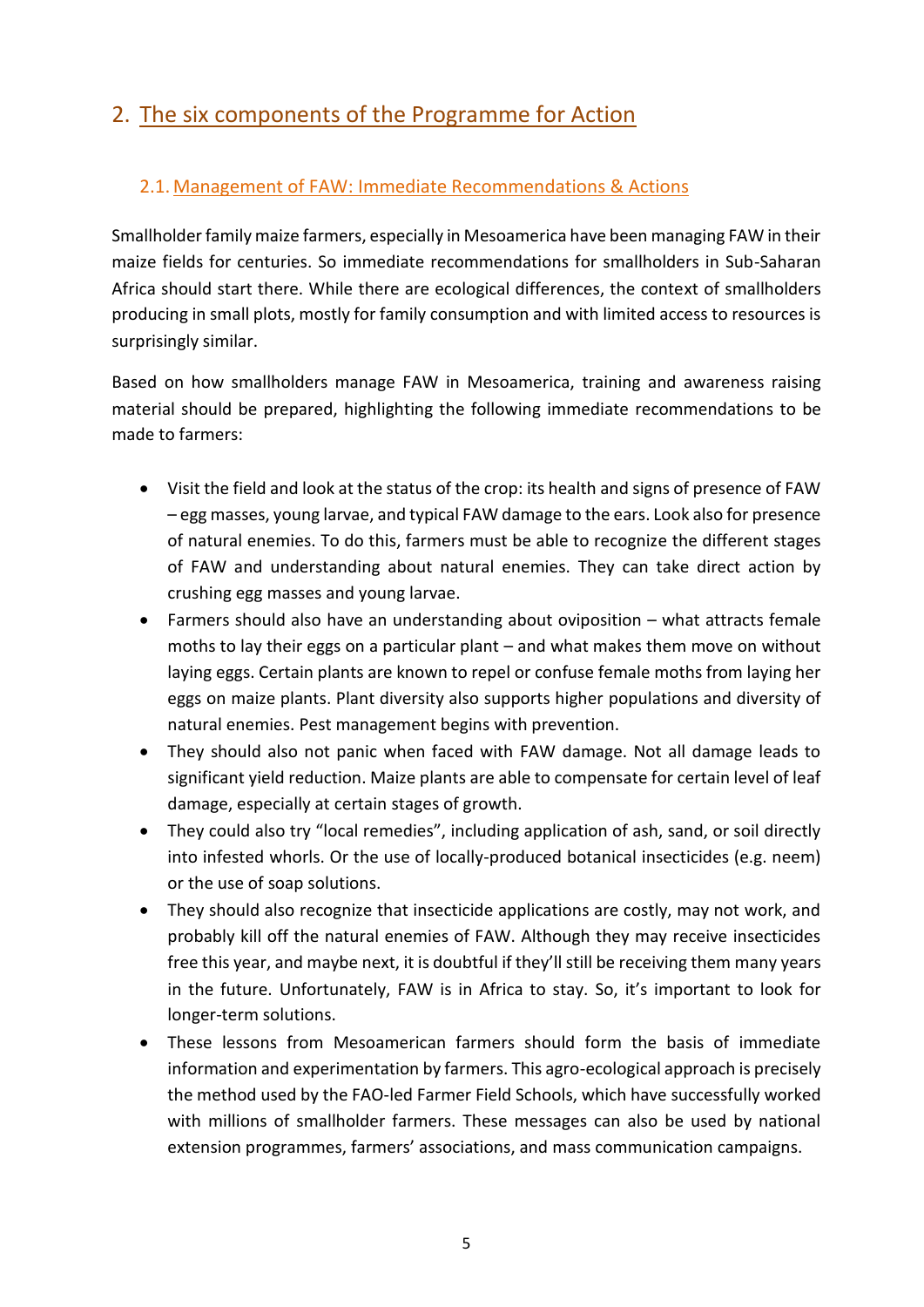- Unfortunately, the action taken to date in most countries has been limited to the use of synthetic pesticides (especially organophosphates, synthetic pyrethroids, a few neonicotinoids, and in some cases cocktails of pesticides). In some countries, the pesticide applications were mainly emergency responses, not based on a cost-benefit evaluation.
- Older pesticide molecules, recognized as hazardous and banned in industrialized countries, are readily available and widely used in African countries. These products pose unacceptable risks to human health and the environment under the local conditions of use. Furthermore, their use may result in pesticide residue levels that become a constraint to marketability of crops both on domestic and export markets.
- The use of botanical and biological insecticides (certain strains of *Bacillus thuringiensis (Bt)*, fungi and virus to manage FAW in an IPM context has been reported to be effective in several sources, but bio-pesticides are not always locally available in the affected countries.
- At a national policy level information and recommendations regarding the pesticides being deployed are urgently needed. Not only is the strategy of focusing on the use of synthetic pesticides not sustainable, but the use of older, well-known dangerous pesticides is putting farmers, their families and communities directly at risk.

The recommended practices and actions are synthesized into key concepts and messages. The messages are useful in creating and maintaining a harmonized, consistent set of key messages to be used in all media and mass communication campaigns. The concepts form the basis of extension and learning-by-doing activities with extensionists and farmers. These concepts are used in Farmer Field School training and are described in detail in the section on [Communications & Training.](#page-12-0) The key concepts will be reviewed, further developed and modified as more learning and prioritization evolves over time.

## <span id="page-9-0"></span>2.2. Short-term Research Priorities

In addition to immediate recommendations and actions, a number of areas should be shortterm research priorities. They could be tested both on research stations, and through actionresearch with farmers, for instance through Farmer Field Schools and other related farmer-led extension approaches. In addition, FAO proposes to enter into Letters of Agreements with at least ten national agricultural universities or national agricultural research institutes to carry out a series of coordinated research topics.

 Determination of yield loss from FAW under different conditions representative of the range of contexts in Africa (soil types and nutrition, crop nutrition, moisture availability, variety, stage of infestation, etc.). Based on these studies and the costs and effectivity of control and the prices received by farmers for their harvest, action thresholds can be developed and recommended.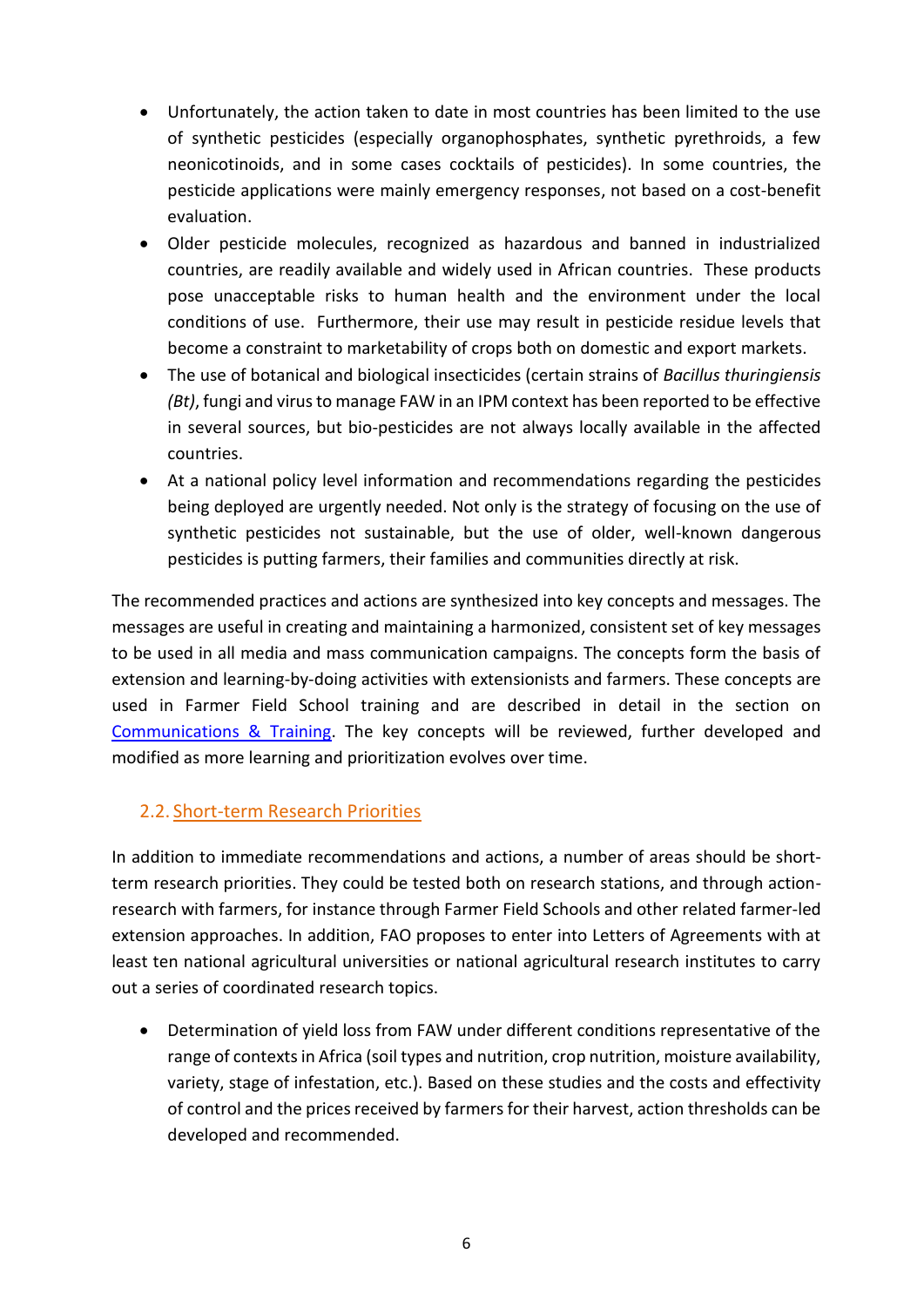- Standardization of protocols for determining levels of infestation in fields, digital methods (application) for reporting, platform for receiving and analyzing information, and retuning advice and products to farmers for action.
- Inventory of natural enemies (predators, parasitoids, pathogens) of FAW in its new range in Sub-Saharan Africa. Quantification of their importance in FAW population management. Identification of gaps and candidates for classical biological control introductions from the Americas.
- Effectiveness, availability, costs and recommendations for the use of biological pesticides. Among the botanical pesticides, neem has been widely tried. Among the biological pesticides, virus (Nuclear Polyhedrosis Virus - NPV), bacteria (*Bacillus thuringiensis - Bt*), and fungi (*Metarhizium* and *Beauveria* spp.) have all shown promise.
- Explore local production and application of biological control agents, especially the egg parasitoid *Trichogramma*, NPV virus and *Bt* bacterium.
- Determining the efficacy of natural enemies (predators, parasitoids and pathogens) on FAW to evaluate the potential for conservation / classical biocontrol strategies.
- Testing a classical biological control approach through exploration, introduction, evaluation and release of natural enemies from outside Africa.
- Analysis of the efficacy of available control options, especially low-risk pesticides, biopesticides, botanicals and pheromone-based management, to guide implementation of IPM strategies.
- Low-risk and effective insecticides (botanical, biological, and low-risk synthetic) are most effective when they are delivered directly into the whorl because that's where the FAW larvae feed.
- Determination of movement patterns and use of pheromone traps for local scouting and actionable information. Standardization of lures and traps.
- Review of cropping patterns and landscape information to determine area-wide management and recommendations based on FAW ecology. Effect of planting dates and staggered plantings on FAW infestation and damage.
- Studies of the influence of plant diversity (multi-cropping systems and the use of border plantings) to reduce FAW oviposition and increase populations of natural enemies.
- Trials of cultural practices (application of ash to whorls, use of soaps, sprays of sugar water to attract and feed natural enemies) to test their validity and effectiveness.
- Benefit-cost analysis of the different FAW control options, comparing benefits (estimated value of abated loss) to costs (including labor, control products, health and environmental costs).

This work will be done in the context of developing a network of active, motivated FAW researchers across Africa. The emphasis will be on national agricultural universities and research institutes. Work at national universities has the added benefit of training students while conducting the research. Much of the work can be done in the context of thesis research, most typically at the Masters' degree level. Pairing will be sought for the national universities with the international research centers and universities.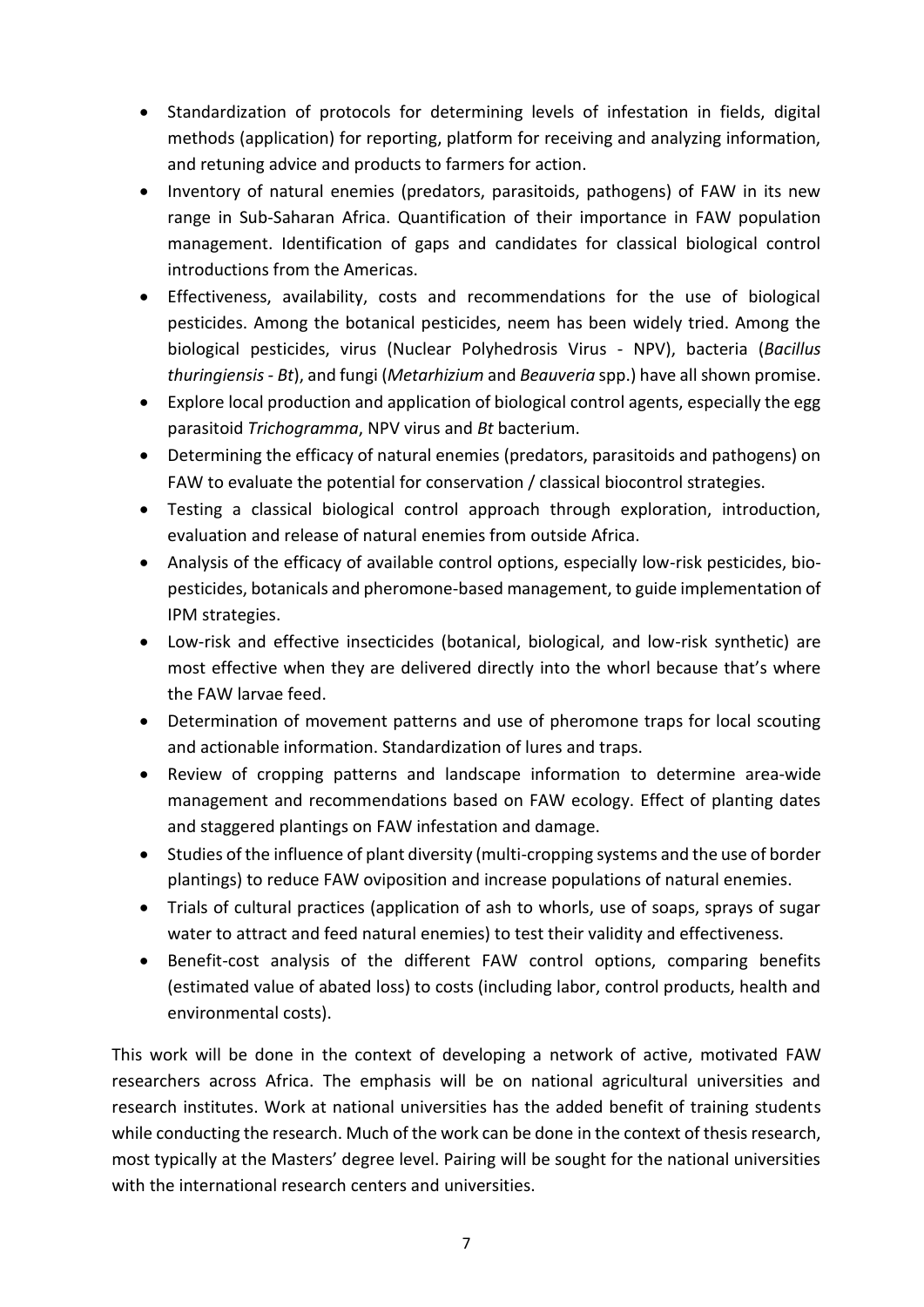South-south cooperation, especially among researchers and practitioners from the Americas and counterparts in Africa will be promoted, both through study tours, short-term exchanges, joint research projects and participation in international symposia.

The results of the short-term studies will be published and shared at annual regional symposia organized to bring together the researchers to share and discuss their work.

In addition, a reference compendium, the *Fall Armyworm in Africa Handbook* will be produced and published, serving as a reference guide to collect in one publication in an organized manner the information necessary upon which to base management decisions. The handbook will be available in print and as a living document publically available on the internet.

The potential for local production of biological control methods, especially the egg parasitoid *Trichogramma*, the bacteria *Bacillus thuringiensis*, and the Nuclear Polyhedrosis Virus will be carefully studied to determine the feasibility of setting up local production facilities and businesses. Local businesses that produce products and provide advisory services may offer interesting opportunities for rural youth employment and entrepreneurs.

#### **Impact Assessment**

1

Once the relationship between FAW infestation at different levels and different phenological stages of maize is determined under the different ecological conditions of maize production in Africa, estimates of local, state, national and sub-regional yields and their impacts on food security and trade can be made. These estimates will take advantage of the on-going crop yield estimates made by the Global Information and Early Warning System (GIEWS) of FAO. The data will also be used to determine a baseline estimate of yields without infestation of FAW, and the impacts on yields over time. The data will also be linked to and inform the broader analytical processes and products, including the Integrated Phase Classification (IPC) and the annual inter-agency Global Report on Food Crises<sup>1</sup>.

In addition, these estimates can be used at local and national-level by decision makers to reduce the risks of impact on household livelihoods and food and nutritional security.

The range of potential impacts of the FAW is broad and not confined to yield loss reductions in maize. The pest is polyphagous, potentially feeding on a range of food and cash crops. Therefore impact assessment protocols will need to look at other crops. For all affected crops, impact assessment will need to look at issues including the financial, time and environmental costs of control methods, including pesticide use. The potential increased use of pesticides is especially problematic, in that the impacts will be both direct (increased economic costs to farmers) as well as indirect (potential for impacts on human health and environmental contamination). An impact assessment protocol will have to be implemented that examines and quantifies both the direct and indirect impacts of FAW.

<sup>1</sup> "Global Report on Food Crises 2017" Food Security Information Network (comprised of CILLS, European Commission, FAO, FEWSNet, IGAD, IPC, UNICEF and WFP).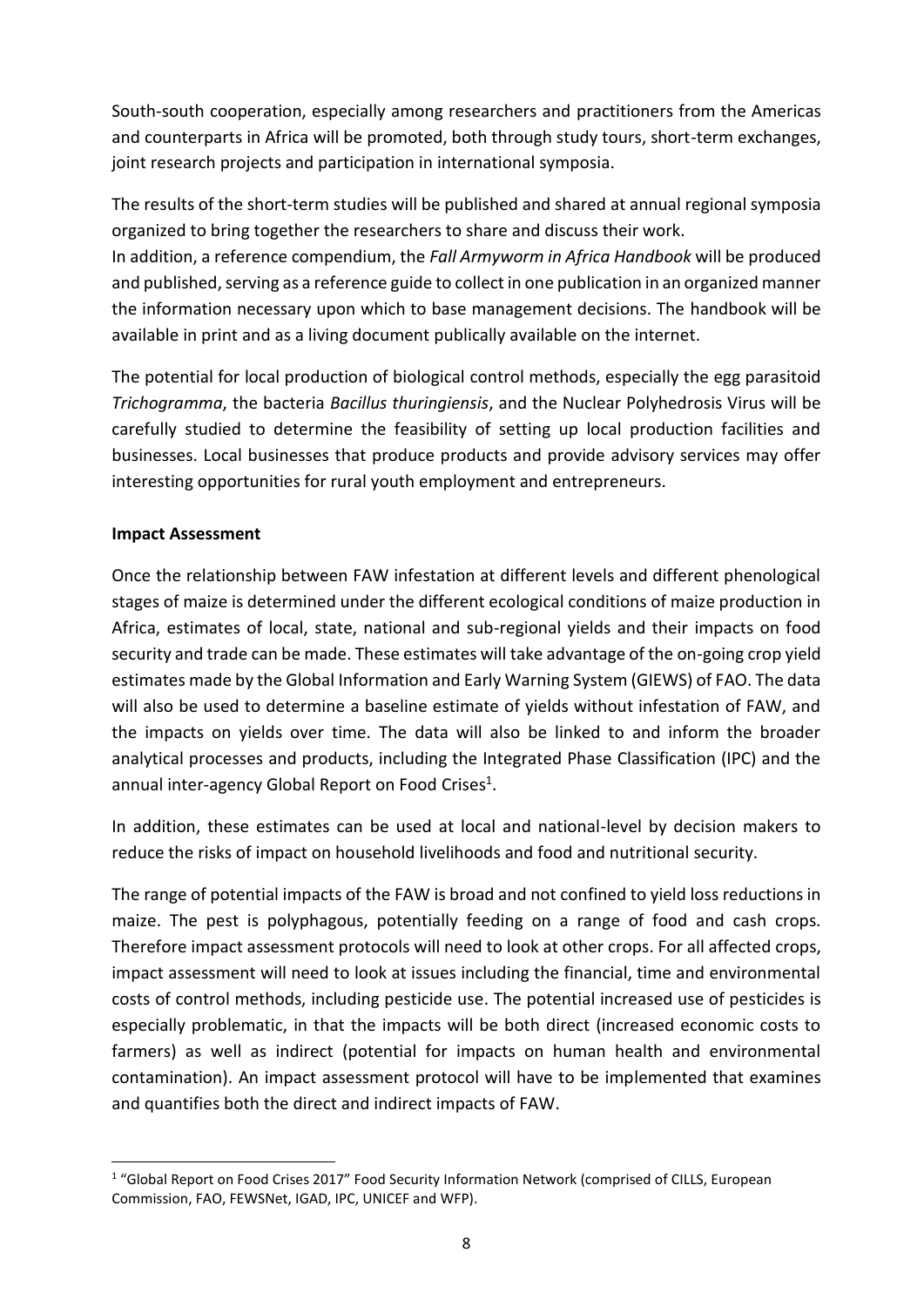## <span id="page-12-0"></span>2.3. Communications & Training

## **A large-scale, immediate action campaign**

A mass farmer information and training campaign will be deployed to offer a first management response to FAW. The campaign will promote management measures that have been used and reported to be effective in reducing FAW infestation as detailed under section 1.

Going to scale in disseminating the management options to wider numbers of smallholder farmers, will require working through existing structures and leveraging opportunities that exist to reach large numbers of smallholder farmers. The Programme will work closely with all of these options, including local government, the national agricultural extension services, Farmer Field Schools, the Plantwise Plant Health Clinics and local media.

## **Local government**

Local government entities have the closest regular contact with the farmers. Mobilizing through both locally elected officials and administrators is a cost effective and powerful means of disseminating simple messages in the immediate term. Village authorities and traditional leaders will help mobilize communities to develop community management plans for Fall Armyworm.

## **National Extension Services and farmer organizations**

The capacity of the national extension services differs substantially in the countries; with some of them characterized by inadequate capacities in skills as well as resources to cover the farmers' extension needs adequately. The Programme will hence need to work very closely with the national extension services to provide the capacity development to equip them for providing adequate and appropriate technical support to farmers to sustainably manage the FAW.

Extension workers and agricultural advisers will conduct village rallies and short field training courses in villages. They will be equipped with picture boxes and posters, and as much as possible they will conduct short practical trainings in nearby infested fields.

Interventions required to achieve this will include conducting training of trainers (ToT) on FAW management for extension workers. Inclusion of other key development institutions (NGOs, private sector, farmer association and commodity groups) that are active in supporting smallholder farmers' development will be a key strategy to ensure that as many farmers as possible can be trained besides those who are members of the FFS.

Where the capacity of extension services is relatively satisfactory, the extension workers are expected to provide support for the training of Farmer Field Schools Master Trainers and other private extension services providers as a way of bringing the number of smallholders equipped with the knowledge and skills in the management of FAW to scale.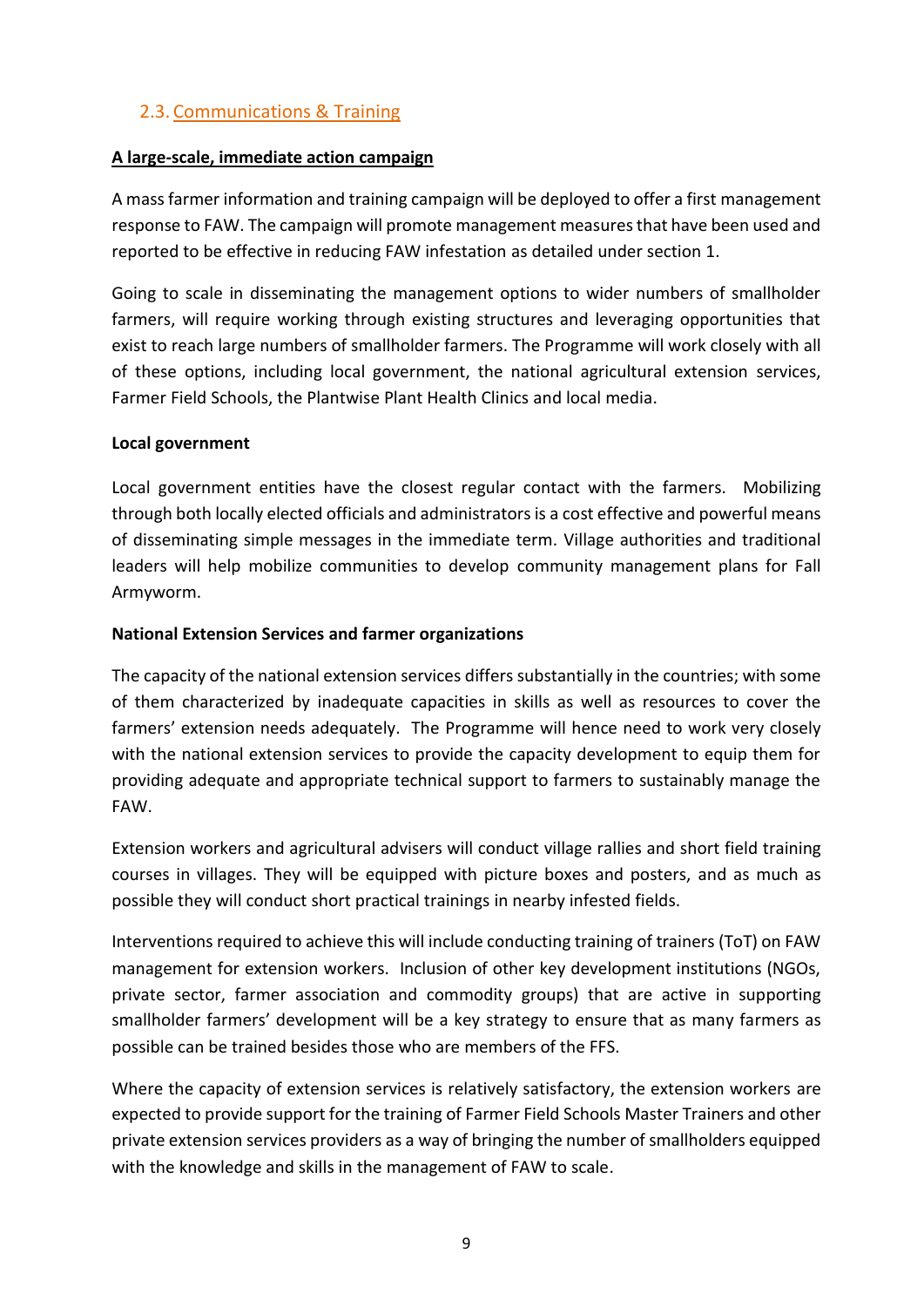Other participatory extension services include concepts of "Lead Farmers" or Farmer to Farmer extension. Thousands of farmer organizations across the continent have been organized to supply extension services to their farmer members. Farmer to farmer extension approaches are also used extensively inter alia to support Conservation Agriculture scaling up in most countries in Southern Africa. The Study Circles approach is also implemented with farmer organizations in a number of countries. Such approaches are also amenable to providing an avenue for the training of farmers in the management of the FAW.

## **CABI Plant Health Clinics**

Another mechanism for facilitating dissemination of the FAW management options to a wider number of smallholder farmers is through the CABI Plant Health Clinics that are implemented under the Plantwise program. These clinics provide another opportunity for developing smallholder capacity for managing the FAW in a sustainable manner.

CABI has already received substantial reports from farmers of presence of FAW in a number of their clinics in Africa and hence the system can also be used to disseminate information to the farmers on the potential management options. An integrated approach to the implementation of the Plant Health Clinics and FFS provides significant opportunities for creating synergistic effects for more sustainable management of the pests and improvement of the use of IPM options by smallholder farmers. The Plant Health Clinics are managed by "plant doctors" who are basically extension officers that have been trained to provide extension services for largely crop protection aspects to farmers.

Other existing approaches in reaching farmers working with the national extension approaches in the countries will also be explored. Such training will be led by the extension staff and lead farmers supported by the Crop Protection Units/NPPOs as well as other organizations such as CABI and CIMMYT and other key CGIARs, farmer organizations, NGOs and civil society organizations.

## **Mass Communication Campaigns**

Several other communication mechanisms for awareness creation are also key in ensuring that as many farmers as possible are aware of the available management options. Among them are; mass media, ICT, communication materials in local languages; e.g. visual objects such as posters, programs, leaflets etc. can be effective tools for communication with and to train farmers.

Awareness creation of the policy makers through the production of policy briefs as well as involving them in field exposure visits are some of the activities that can lead to government buy in into support for promoting the sustainable management options among the smallholder farmers.

The National FAW Task Forces will coordinate the development of action plans for the immediate awareness campaign and crash courses and provide the coordination services.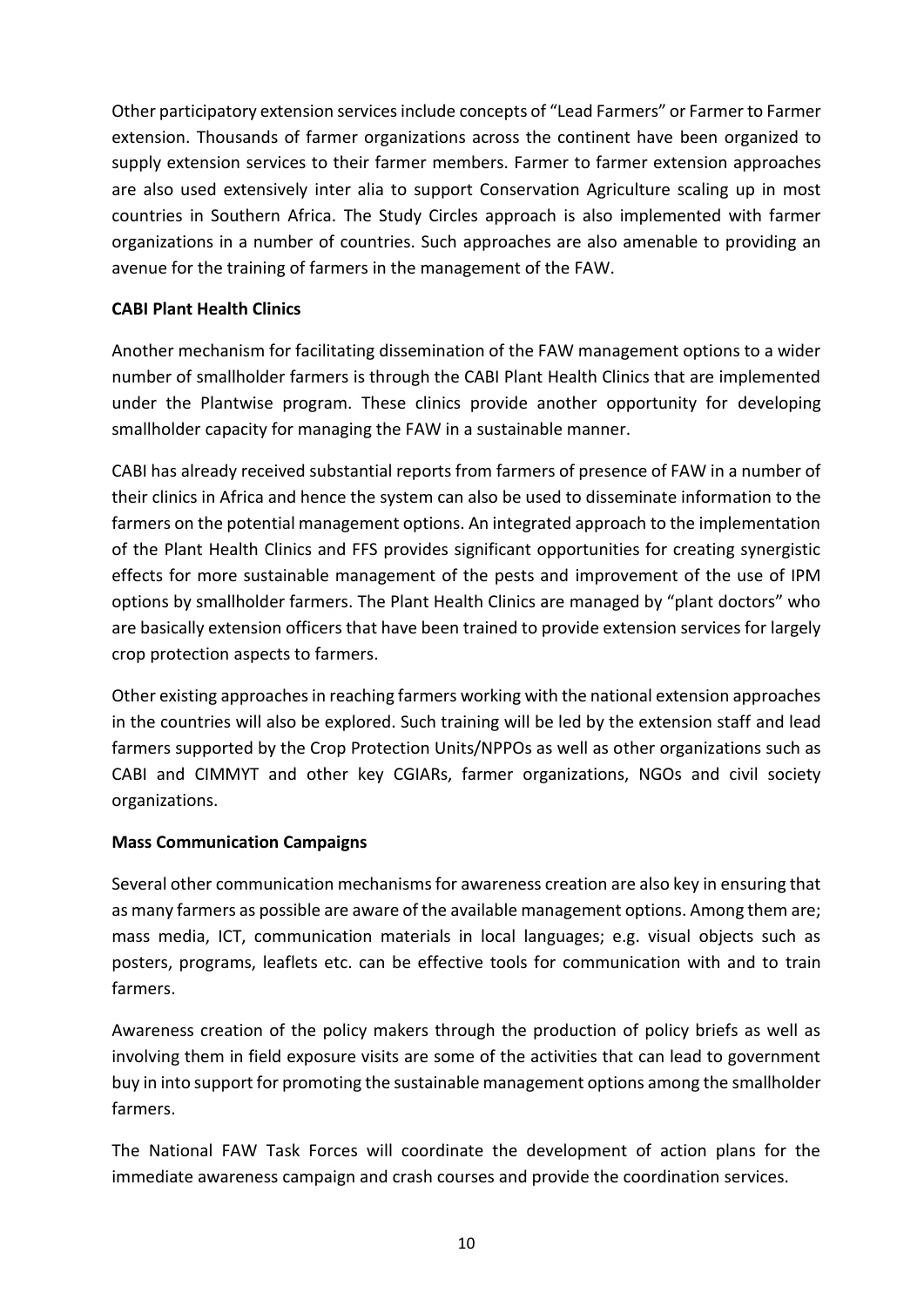## **Season long management of FAW: capacity building and research**

This component is aimed at strengthening the country capacity to sustainably manage FAW and prevent further outbreaks over time. Two elements are central to this outcomes: farmer education and innovative research.

It will focus on developing and fine-tuning FAW management strategies building on the new knowledge generated by the research-actions. As these options becomes available, training curricula for farmer education will be updated.

## **Farmer Field Schools (FFS)**

Farmer education and community action are important elements in the strategy to best manage FAW populations. Sound understanding of biology and ecology of the pest, monitoring at community and field level and fine-tuning management strategies underpin community action. FAO has promoted FFSs as platforms for farmers to learn and exchange for nearly three decades. The FFS approach is being used in over 90 countries, for a vast range of topics, with support from multiple partners including national and local governments, farmer organizations, IFAD, World Bank, GEF, the EU, many bilateral donors, Oxfam, CARE, and many other international and national NGOs. A number of African governments in affected countries have integrated FFS in their extension systems and conduct FFS every year through government budgets, or have developed FFS national strategies (Rwanda, Burkina Faso, Burundi, Mali, Mozambique and others).

In 2017, FAO released the Global Farmers' Field School Platform http://www.fao.org/farmerfield-schools/it/, the global knowledge center on Farmers' Field Schools with over 90 countries involved and 15 international partner organizations including IFAD, GEF, Bioversity International, bilateral donors, international NGOs and others. FAO has also promoted the establishment of sub-regional networks of FFS practitioners and projects to facilitate exchange of experiences and document lessons learnt within the different sub regions and to promote quality FFS programmes. Three sub-regional FFS networks have been established in Africa. Through the sub-regional FFS networks for Southern Africa, Eastern Africa and Western & Central Africa. FAO will be able to reach out and mobilize most of the FFS projects in the FAW effected countries.

A rapid investigation of the different FFS projects in the FAW affected countries in Africa conducted through the Global FFS Platform shows that more than 4,000 FFSs are scheduled to be implemented in 2017, reaching out to more than 100,000 farming households.

Based on this first stocktaking of ongoing FFS projects and activities, FAO and its partners are able to be operational in a short time in the following countries: Angola, Central African Republic, Malawi, Mozambique, D.R. Congo, Burundi, Kenya, Nigeria, Uganda, Rwanda, Burkina Faso, Gambia, Niger, Senegal and Mali.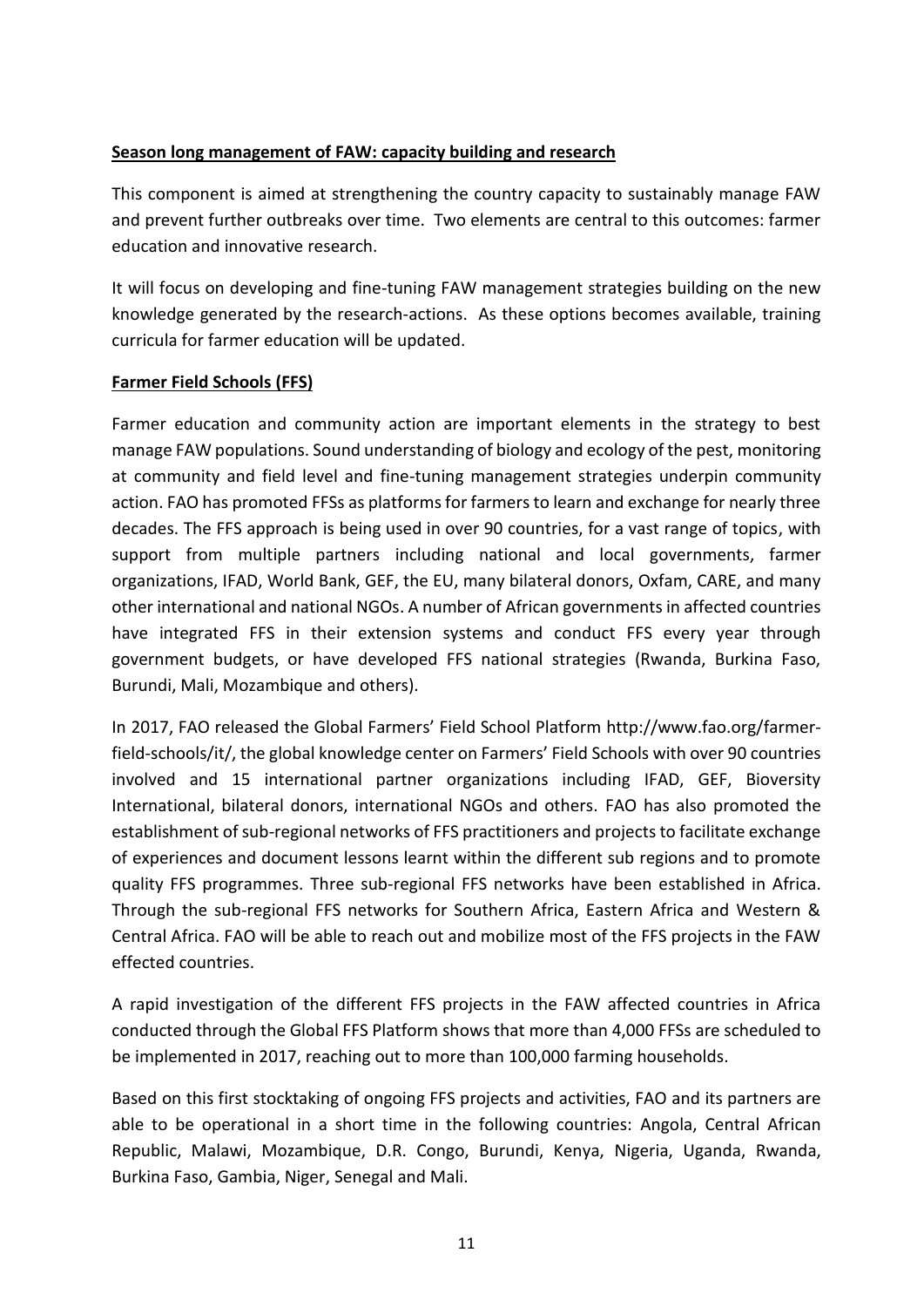In addition, in coming years, 5000 facilitators will the trained and over 40,000 FFS will be implemented in affected countries in Africa.

Based on the outputs of the expert technical meetings at FAO-HQ and the forthcoming in West Africa (Accra), curricula development workshops will be organized as follows: one in West Africa (Nigeria), one in Central Africa (Kinshasa), one in Eastern Africa (Nairobi) and one in Southern Africa (Blantyre) with representatives of the respective sub-regional FFS networks, regional FFS master trainers, sub-regional FAO offices, regional pest management specialists/scientists and SSC FAW expert(s) from Latin America. During the curricula development workshops, the participants will discuss the different characteristics of FAW and its impact on maize, proposed actions to educate farmers through FFS and initiate community actions on FAW, develop the curricula for the FFS, refresher courses and short crash courses, Plan of action to roll out the project activities in the respective sub-regions.

*Mapping and coordination of FFS initiatives*. This will be implemented through the Global FFS Platform in close coordination with the Sub Regional FFS Networks. This will include finalization and monitoring of the mapping of FFS initiatives and projects by multiple partners (FAO, IFAD, World Bank, bilateral cooperation, governments), coordination of FFS activities through the Platform in coordination with the FFS networks; and identification of gaps and further needs for FFS implementation. The networks, largely informal, play an important role, in better coordinating FFS activities among countries and between regions. They aim to exchange information, innovations and FFS resource materials; to facilitate the integration of research outcomes on IPM FAW into the FFS curriculum; to develop a common understanding in maintaining the quality of FFS processes; to provide technical support among countries including exchanges of Master Trainers; and to identify opportunities for joint trainings.

The mapping exercise will highlight the need for additional FFS initiatives, specific on maize/FAW management, in countries/hotspot areas not currently covered by ongoing projects or government-led FFS programmes.

*Training courses for Master Trainers and Facilitators on FAW management*. In close collaboration with the different national FFS projects, refresher courses for their FFS Master Trainers and facilitators will be organized to incorporate FAW related topics in their FFS curricula; with involvement of FAW experts from Latin America when relevant. Training and information material will be developed to incorporate FAW related topics in FFS curricula.

*Awareness raising activities.* At the end of the season, the FFS group holds a field day to show local authorities and government agriculture workers, and other farmers what they are doing. The project will also support farmers to host exchange visits for members of other field schools, and visit the other field schools themselves, and larger meetings of farmers to exchange experiences and information and defined possible collaborations, called "farmer congresses". This allows them to share ideas and see how others are dealing with similar problems.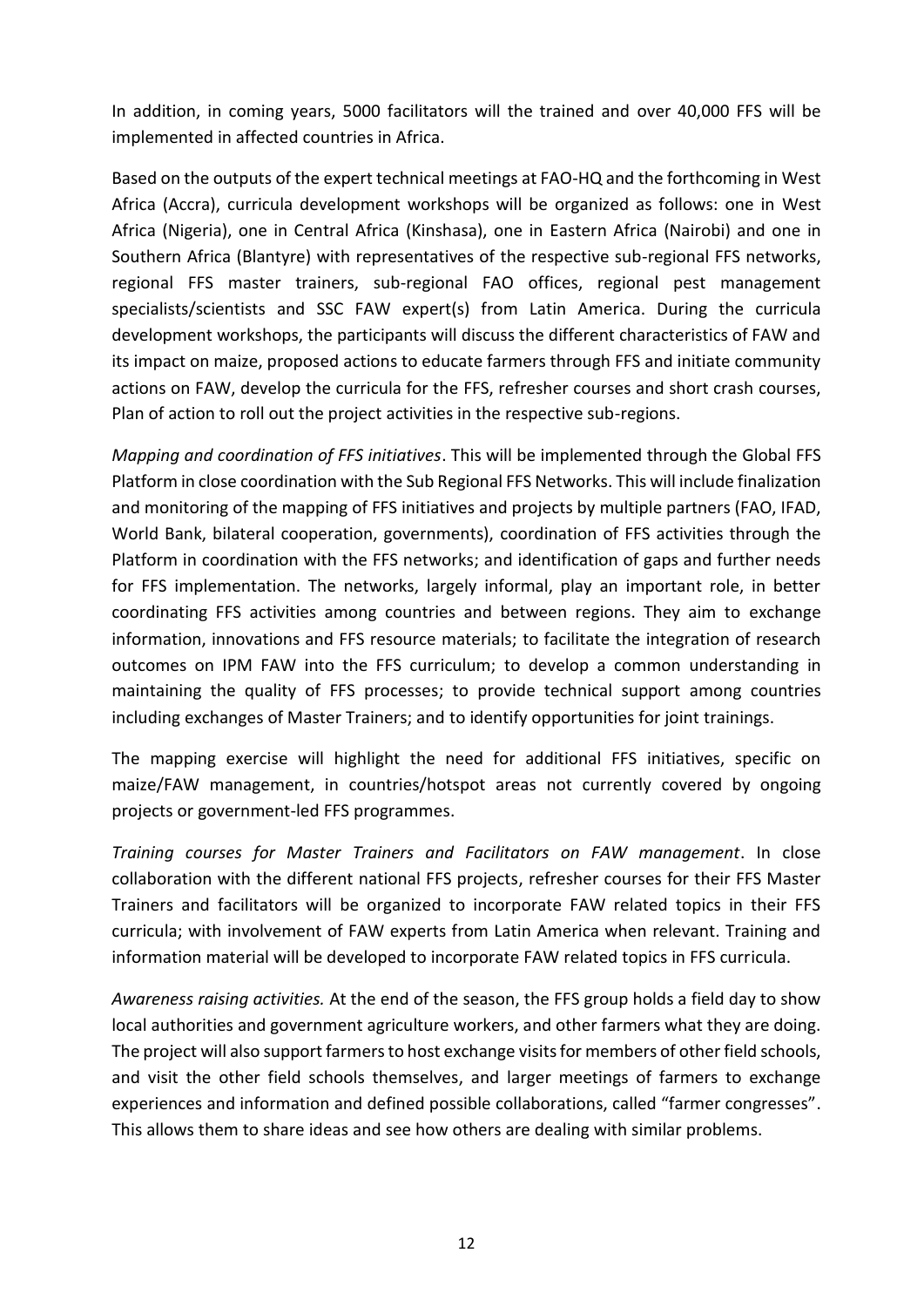*Monitoring, evaluation and learning*. Through the Global FFS Platform and its vibrant member community, a FAW specific interactive web page and a library will be put in place with a reporting system to monitor, evaluate and learn from the sustainable management options tested in the field through action-research processes by farmers and researchers. This will help improve the understanding of the biology and ecology of FAW and adapted options in African contexts. Webinars will also be organized to share experiences.

The awareness raising strategy will include activities through rural radios, Community Listener Clubs and other communitarian media. The use of low-cost, participatory training videos in local languages produced by communities themselves will be supported, through systems such as Digital Green.

## <span id="page-16-0"></span>2.4. Monitoring and Early Warning

#### **Overview**

The capacity of many African countries to detect and react promptly to new pest invasions, through regular monitoring, is often limited. A Fall Armyworm Monitoring and Early Warning System will be established in African countries where Fall Armyworm is currently present as well as those countries that are potentially threatened by the pest. The system will have two objectives and consist of two primary components: in-country monitoring and monitoring at the community (farmer) level and early warning that encompasses the community (farmer), district, national, sub-regional and regional levels. The development and delivery of the system will be done in concert with structures put in place at these different levels for the coherent and coordinated management of FAW across the continent (e.g. village level pest management groups/communities as well as task forces or steering committees at district, national, subregional and regional levels).

The monitoring component of the system should be established within the context of existing structures and community Integrated Pest Management (IPM) programmes such as national extension services, Farmer Field Schools (FFS), farmer groups, organizations and associations, and other community-based systems. This will reduce the need to create new structures that may be difficult to sustain in the future. However, new community IPM programmes would need to be established in FAW-affected areas that previously did not have these programmes. It should focus on organized communities of farmers and be of benefit to them as well as to national institutions and regional organizations.

The system will consist of field data collected at the community (farmer) level that is centrally collated so that it can be shared and analysed at different levels in order to produce useful information in the form of relevant advice and early warning for all stakeholders. The collection and transmission of field data is the foundation of the system and the basis for early warning. The usefulness and accuracy of the early warning system is a direct function of the quality and timeliness of the monitoring component. It will be critical to involve stakeholders from the various levels at the beginning to identify what information, advice and early warning products (e.g. alerts, maps, bulletins) should be derived from the field as well as any other data they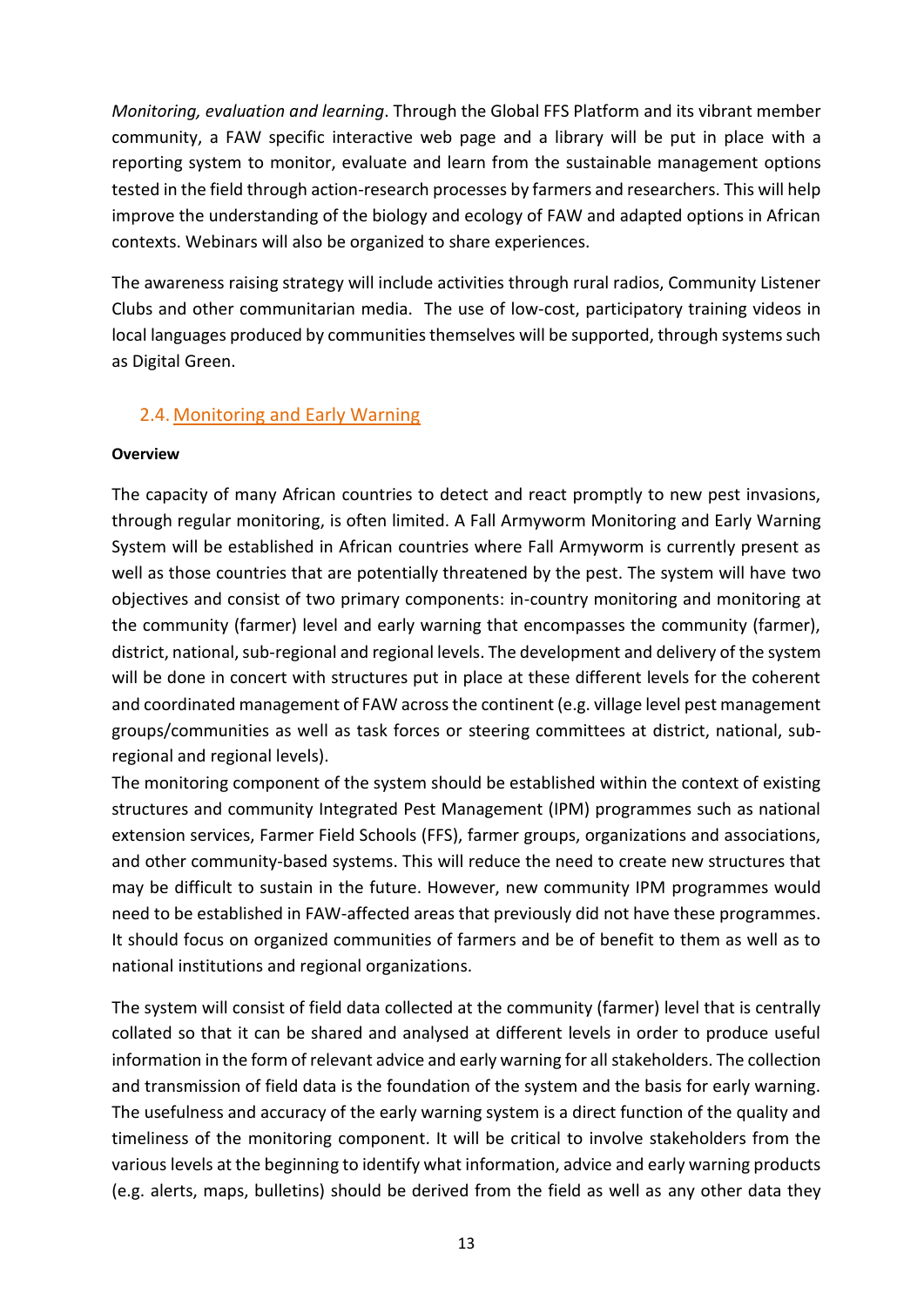may need in order to meet their individual or specific requirements. These outputs should be clear and delivered on time. The system should include information and feedback mechanisms that encourage and promote users to collect high-quality field data regularly for ensuring a timely and constant flow of data for early warning. Stakeholders at each level should be involved in the design of the early warning system and receive basic, refresher and updated training in all aspects of this system.

The system will allow action to be taken at different levels:

- Community (farmers): immediate control
- District: threat potential, pesticide needs
- National: planning, food security assessment, task force
- Sub-regional: food security assessment, planning
- Regional: food security assessment, planning
- Global: assessment of migration and expansion

Given its demonstrated expertise, experience and comparative advantage in continental-wide and global early warning systems for agricultural transboundary pests, FAO should lead the establishment and operation of the FAW monitoring and early warning system in partnership with other institutes to ensure the integration of all existing expertise (see Annex). Prior to full implementation and operationality, various elements of the system will need to be tested in two pilot countries per region (West, Central, Eastern and Southern Africa). Additional research will be required to further strengthen some aspects of the system. For instance, there may be scope to eventually expand the system to include other important transboundary plant pests and diseases.

Within the programme, it will be necessary to pay strict attention to detail, care, simplicity, focus on the user and the user experience, and concentrate on building the best early warning system for all stakeholders.

#### **Monitoring**

The monitoring component involves the collection, recording and transmission of field data primarily by farmers either as individuals or organized as communities such as FFS and other community-based programmes. This may include other relevant stakeholders such as extension agents, CABI plant-wise health clinic personnel, NGOs, and CBOs. National and district officials should encourage large-scale public and private sector farms to participate in the system.

#### **Field data**

Field data will be collected in order to (a) determine FAW presence and damage at different crop stages at the local, district, national and regional levels, (b) take immediate action, (c) monitor FAW movements and spread, (d) identify gaps in monitoring, (e) identify potentially threatened areas or areas at risk, and (f) provide forecasts and early warning. There are two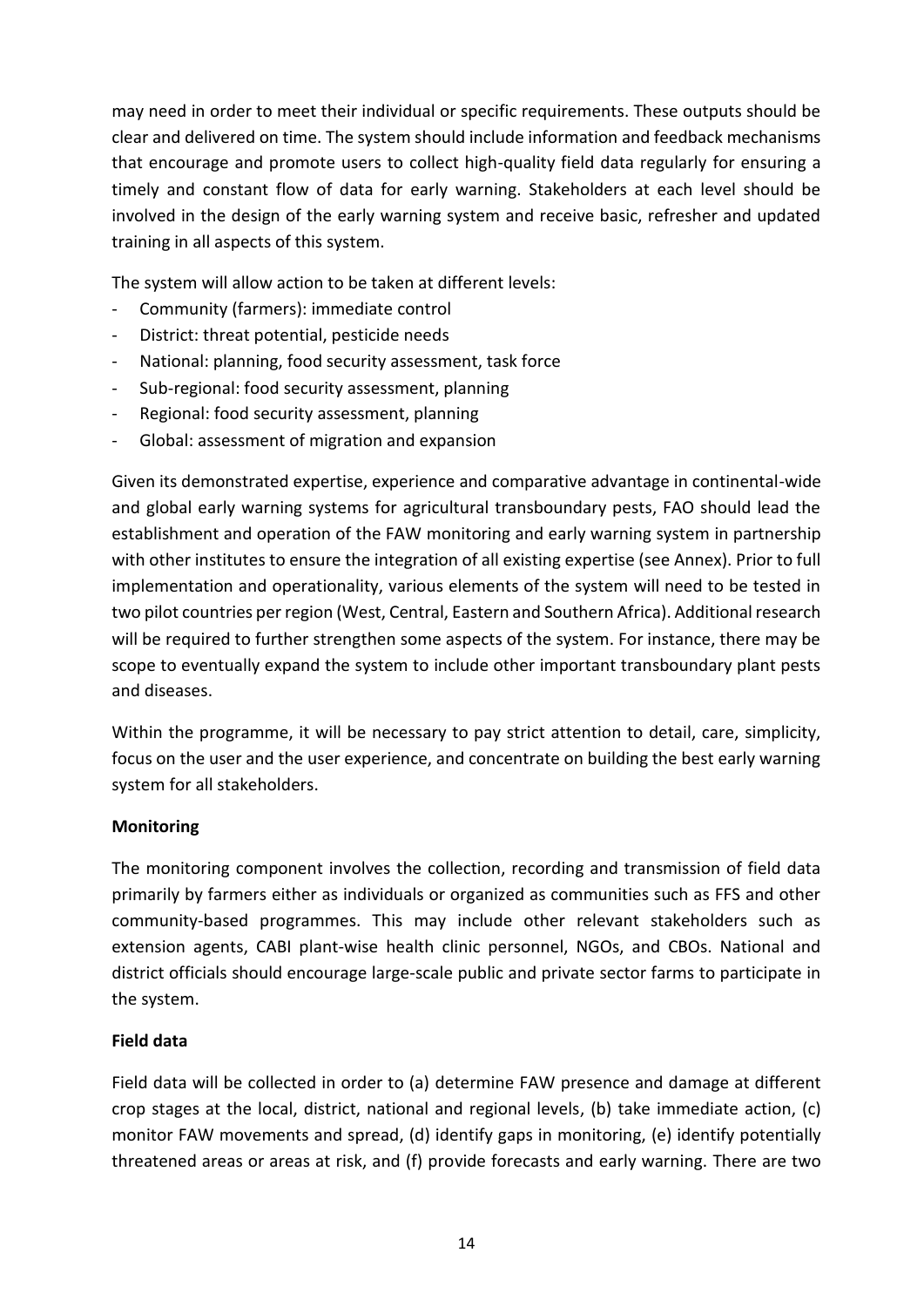primary types of field data - that which can be obtained from field scouting, and that from pheromone traps.

## **Field scouting**

There is a need to standardize the data that is collected in the field for FAW monitoring and early warning. This is critical in order to allow comparative data analysis across countries and regions for situation assessments and early warning at the district, national and regional levels. Standardization also facilitates the sharing and exchange of data.

The amount of data to be collected should not be too large because this will affect the ability to easily record and transmit the data. Consequently, it is imperative that only the basic and most important data relevant to FAW and associated agronomic practices and control are collected; in other words, the data required to assess the situation and provide early warning on an operational basis rather than as a research exercise<sup>2</sup>. If more detailed data are required, they can be provided through specific research projects. Therefore, it will be important to work with all stakeholders in order to establish and agree on the basic data to be collected. It is important to initiate this process as quickly as possible because it is required before the system development can proceed further. If all stakeholders are part of this process and reach consensus, then they will be more likely to collect and contribute data to the system on a regular basis. This will help to avoid spending time and effort in collecting data that is not important or useful. This process is also important to solidify support at the national level so that it becomes integrated as an official activity within the context of a country's plant protection programme.

## **Pheromone traps**

1

Data from pheromone traps can complement but not substitute field scouting. Pheromone traps can be appropriate for (a) local FAW monitoring, (b) local FAW control, (c) early alerts and (d) research on the pattern of FAW migration. For example, trap data can be used to relate adult catches to the potential scale of breeding and for monitoring the spread of FAW. Attract and kill traps that consist of both a pheromone bait and a control agent could be considered as part of the control strategy for FAW. Initially, pheromone traps should be used judiciously and on a limited scale in those areas in which their impact can be of the most benefit. This will involve the procurement of the traps and pheromone, delivery and assembly, proper placement in the field, and training in the use and maintenance of the traps. Later, the use of pheromone traps can be scaled-up to cover broader and larger areas.

## **Data collection and transmission tools**

It is critical that data collected in the field – both from scouting and traps – are recorded and transmitted in a timely manner. Without transmission to a centralized database, it will not be

<sup>&</sup>lt;sup>2</sup> Basic data could include profile (farmer, location, date, farm size), agronomic (crop, variety, stage, planting date, inputs), and FAW (presence, numbers, stage, damage level, control)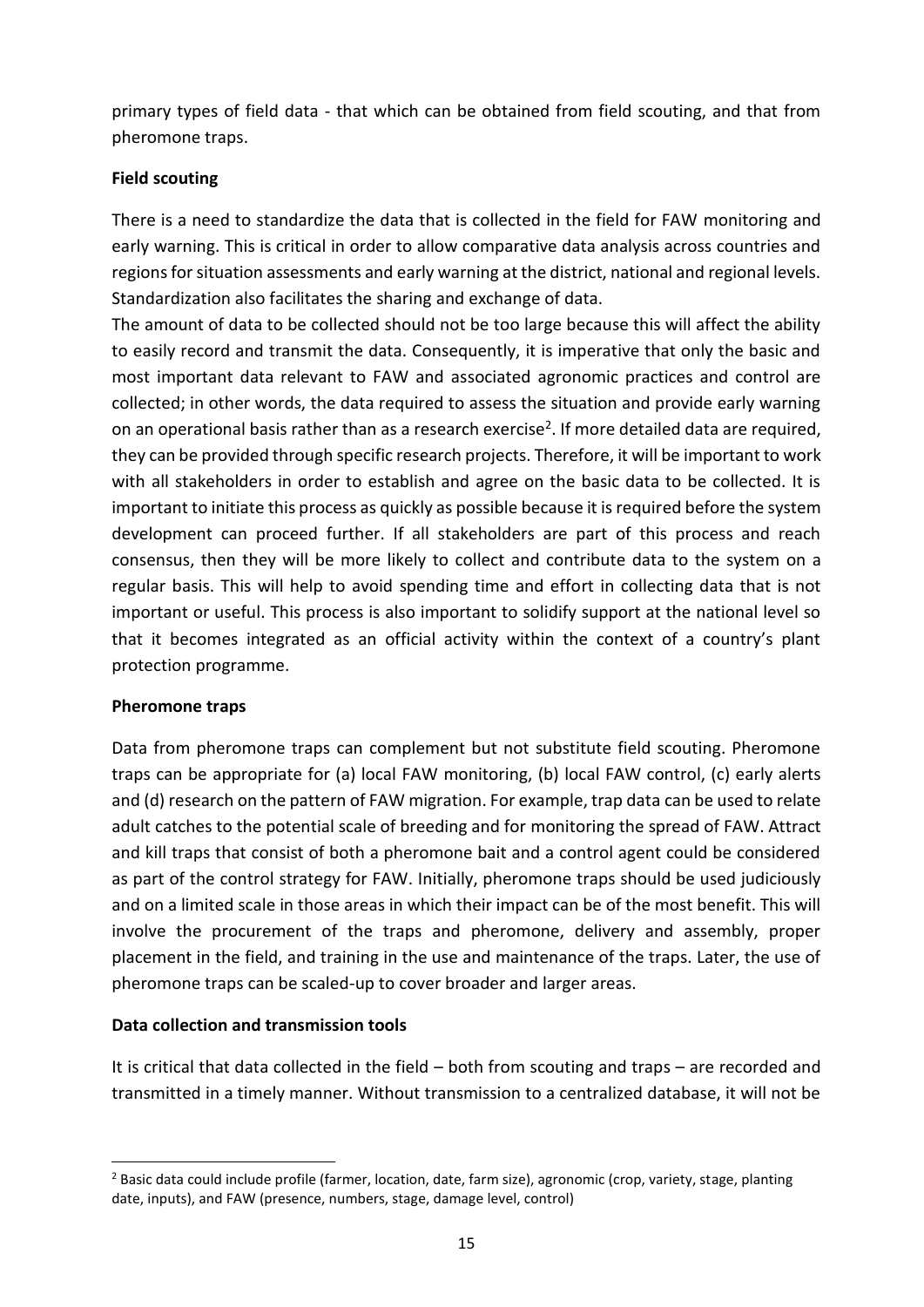possible to use the data to assess the current situation and provide early warning and advice to stakeholders.

There is a need to develop a robust tool to allow the collection, recording and transmission of field data. This tool must be simple, straightforward and intuitive to use as well as easy to maintain and update. Given that nearly all farmers or communities have a mobile phone and the potentially large number of users involved in FAW monitoring, it is preferred to take advantage of what already exists rather than procuring new devices that are difficult and expensive to distribute, manage and repair. Using existing mobile phones avoids any personal or institutional ownership issues of devices. Another advantage is the geographic positioning system (GPS) function integrated into most phones that can be used for automatic georeferencing of field data. Therefore, an app should be developed for Internet-enabled ("smart") mobile phones as well as for non-Internet-enabled ("dumb") phones that rely on SMS.

While smart mobile phones are the ideal platform for data collection, recording and transmission because of their Internet connectivity and extended capacity and functionality, it cannot be assumed that all farmers or community focal points will have a smart mobile phone. For example, three out of four people have mobile phones in Kenya but only a third of Kenyans had access to the Internet in 2013. Although Internet access is expected to increase as the technology becomes more available and prices come down, there is still a requirement to develop an app for non-Internet-enabled mobile phones that rely on SMS for data transmission. The app would be used by individual farmers who own a mobile phone. If farmers do not own mobile phones, then a community focal point with a phone could collect the standard data from the farmers, record and transmit it from his/her mobile phone.

Existing mobile apps for pest management, the expertise of partners, the experience of systems (e.g. livestock marketing in Kenya<sup>3</sup>) and the expectations of users should be utilized and incorporated when developing a FAW mobile app. The app should not only allow data input and transmission but also should store historical data that can be displayed as graphs and other functionality on the user's smart phone. It will be important to invest in developing a very complete first version that meets farmer and analysts' needs within a few months, rather than relying on subsequent updates to enhance functionality. Prior to release, the app should be thoroughly tested and properly validated with actual users under field conditions.

## **Training**

**.** 

Standardized training and teaching material, including a comprehensive training manual and online YouTube videos, will need to be developed on FAW that covers data collection methodologies for field scouting and pheromone traps, the use and maintenance of pheromone traps, and the use of the mobile app. Training should be provided to all individuals involved in data collection, recording and transmission not only initially but updated refresher training should be conducted on a regular basis. Training should be provided through existing

<sup>3</sup> http://www.fao.org/news/story/en/item/170807/icode/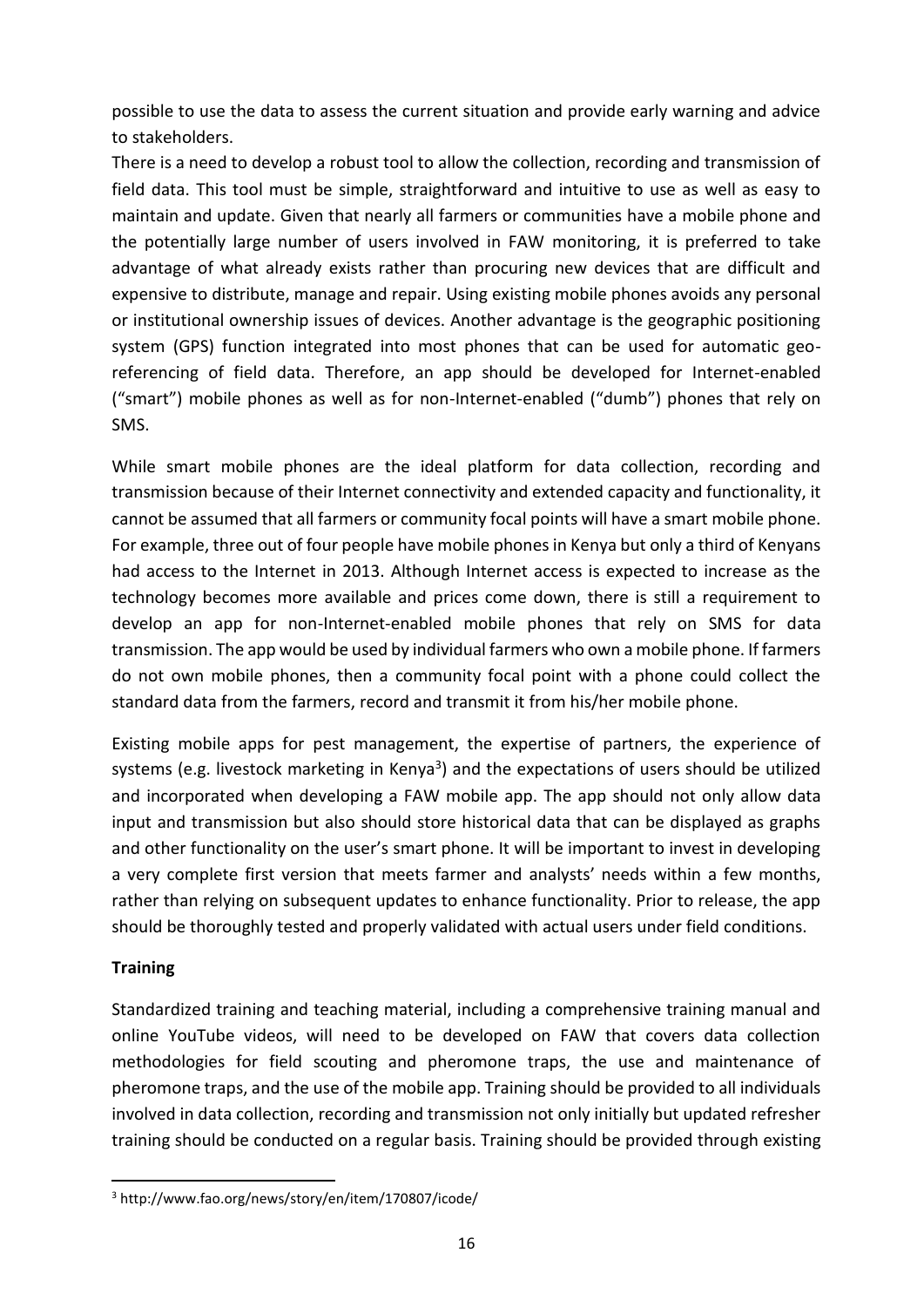mechanisms such as FFS and community-based programmes. Master Trainers should also be designated and trained.

## **Early Warning**

The early warning component consists of a centralized cloud-based platform that contains a global database connected to a geographic information system (GIS). Stakeholders who have Internet connectivity will be able to query and display field data on a map as a means of a simplistic visual analysis of the current or past FAW situations. Within the GIS, more complex analysis of the field data combined with satellite-based rainfall estimates, crop maps and calendars, and a trajectory model will be possible. The platform will be able to automatically disseminate alerts to stakeholders at all levels via SMS and the Internet and will assist in producing FAW advice and early warning products that meet the needs of stakeholders.

## **Platform**

The platform will reside on a centralized server utilizing cloud-based Internet technology to ensure uninterrupted access at all times by all stakeholders. This concept relies on the general understanding that FAW and other associated data are a common public good free from ownership issues.

Given its mandate, neutrality and substantial and robust IT infrastructure, FAO is well-placed to host the server and necessary software and assume responsibilities for the necessary hardware and software maintenance, including automatic updates and backups. As a United Nations agency, it is also able to guarantee free public access to all member countries. Furthermore, Google Earth Engine technology can be incorporated into the platform within the partnership agreement between FAO and Google.

The design of the system should be based on other systems that FAO has designed and operated for early warning systems. This inherent expertise will facilitate a more rapid development of the FAW early warning system and ensure compatibility with the mobile app for the collection, recording and transmission of field data.

FAO in collaboration with relevant partners should develop the necessary database and GIS applications based on cloud and Internet (web) technologies. A cloud-based Internet solution offers numerous benefits:

- a single database that is easier to maintain, update and expand than numerous databases hosted in various regions, organizations and countries by a variety of institutes;
- analysis of data at a sub-regional, regional and global level is only possible by using a single centralized database;
- access by all stakeholders (who have Internet access) in all member countries;
- eliminates the need for a stand-alone application that must be installed on individual computers or applications that require annual license fees;
- not PC specific it will work on Windows, Mac and Linux computers as well as Android and iOS tablets.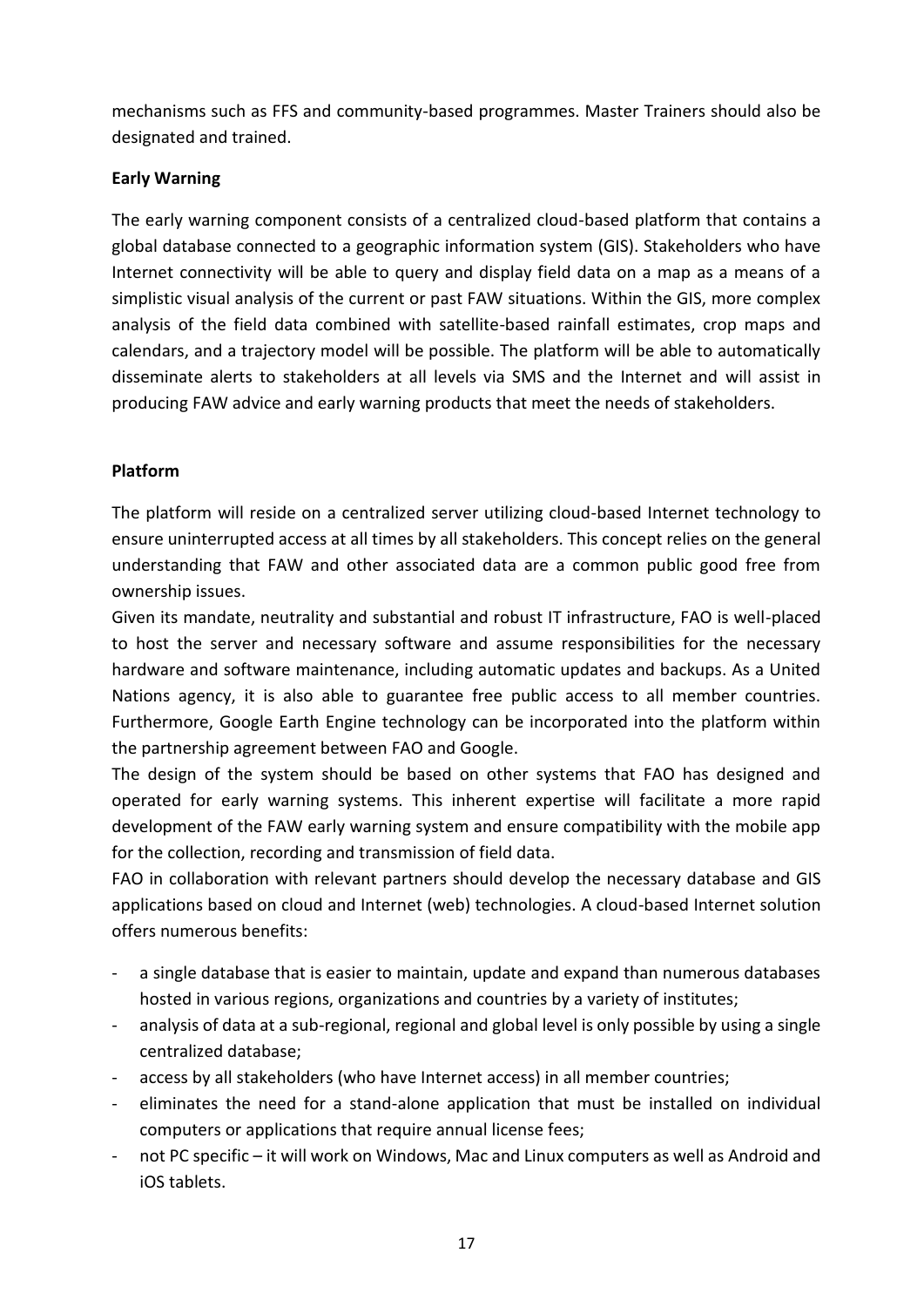The cloud-based database will manage all data collected from field scouting and pheromone traps. Open-source software such as PostgreSQL should be used because it is platformindependent and does not require license fees.

The Geographic Information System (GIS) should include basic and advanced functionality based on user requirements. For example, it should allow:

- data query and display on background maps for basic visual analysis of current and past FAW infestations
- analysis of field data, combined with satellite imagery and geo-referenced crop maps and calendars
- trajectory estimates of adult FAW migrations
- utilize Google Earth Engine technology where feasible for display, analysis and map dissemination

More complex analysis may be limited by current understanding and knowledge of FAW biology, behaviour, population dynamics and migration. These gaps will require further research in which their eventual results should be utilized within the early warning system. Additional functionality could be developed that would link to impact assessments and contribute to impact mapping and relevant outputs.

## **Alerts, Advice and Early Warning Products**

The platform should be able to disseminate alerts via Internet (web) and SMS to stakeholders based on specific criteria. These criteria will need defining and validation as well as ensuring it meets the requirements of recipients.

The results of analysis conducted on the platform should contribute to advice and early warning that is made available to stakeholders. It is critical that this advice and early warning meets the needs and requirements of all stakeholders. Such needs will vary, depending on the level – community (farmer), district, national, sub-regional, regional, global. For example, a farmer will require different advice and early warning than a national plant protection director. Therefore, the precise nature and format of these products should be identified and defined with the stakeholders from the outset in order to understand and meet their needs. Care should be taken to ensure that the products are appropriate, useful, clearly presented and can be accessed by all platforms (PC, tablet, smart phone, dumb phone). The most appropriate means such as Internet, website, social media and SMS should be used for dissemination. These products could be developed and distributed by FAO, affected countries and relevant organizations and institutes. A collaborative approach in the development of advice and early warning products should help to ensure that the outputs from the system are meaningful and used by all stakeholders.

Lessons learned and examples should be utilized from currently existing early warning system such as FAO's Desert Locust and Coffee Rust systems, CIMMYT's Rust Mapper Tool, FEWSNET and others.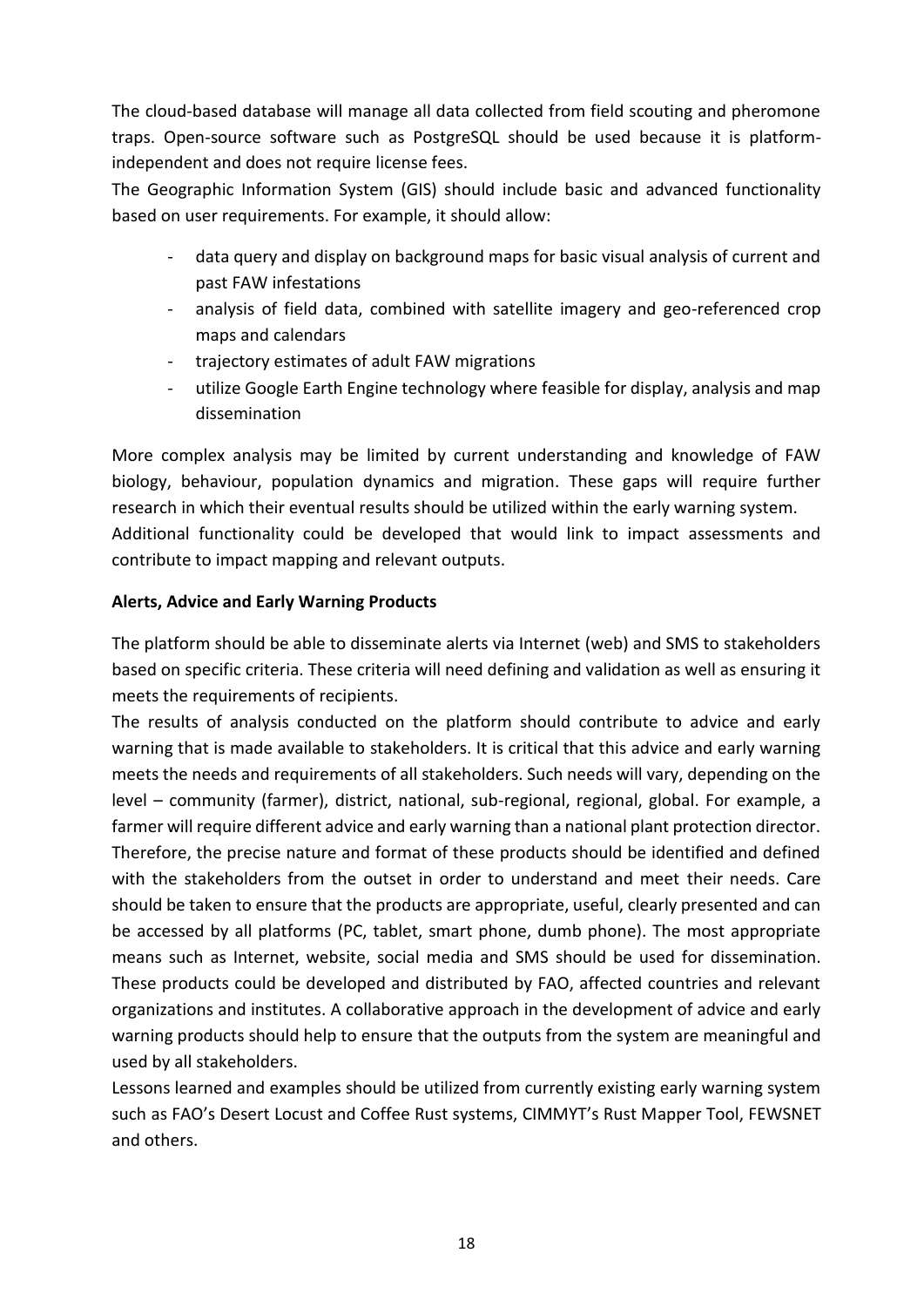## <span id="page-22-0"></span>2.5. Policy & Regulatory Support

## **Policy and regulations**

Highly Hazardous Pesticides have been reported to be used in large quantities in response to FAW infestations. Among all pesticide products on the market, a relatively small number have an extremely high potential to severely impair human health and the environment. The cost effectiveness of these products is always negative when the externalities on public health and environmental degradation are considered. This is true especially in developing countries and economies in transition, where proper risk mitigation measures, such as protective clothing or properly maintained application equipment, may not be in place. Low-risk alternatives exist, which might however not be readily available to farmers in Africa.

Regulatory actions to ensure that products authorized and used do not pose unacceptable adverse effects and that facilitate the registration of low-risk products are key to the long term sustainability of FAW management. Activities include:

- Create adequate awareness among policymakers and regulatory organizations on the need for fast-tracked testing, registration and quality management of FAW management options (e.g., biopesticides / botanicals / natural enemies / low-risk synthetics);
- Organise regional workshops for national pesticide regulatory authorities and their regional networks (e.g. SAPReF, EAC Technical Working Groups, INSAH for CILSS…) to:
	- o Review the list of registered pesticides and identify sources for low-risk, IPM compatible products already registered or legally available in respective countries, in the region or globally. Exchange experiences on their use and efficacy.
	- o Identify priorities the testing/development of new products with the highest potential to be effective.
	- $\circ$  Complete and publish a study on the costs and returns of maize among smallholders. Examine the true costs of pesticides (including effectiveness, human and environmental risks, and impacts on trade).
	- o Demonstrate the effectiveness of public investments in extension and agricultural research & training.
	- o Conduct policy analysis on support for smallholders: Prices received, price transmission, aggregation & infrastructure, farmer organizations, & insurance & other risk-transfer mechanisms.

## <span id="page-22-1"></span>2.6. Coordination of FAW Management in Africa

## **Institutional Coordination**

Coordination of FAW response in Africa is needed at multiple levels: local, national, regional or Africa-wide.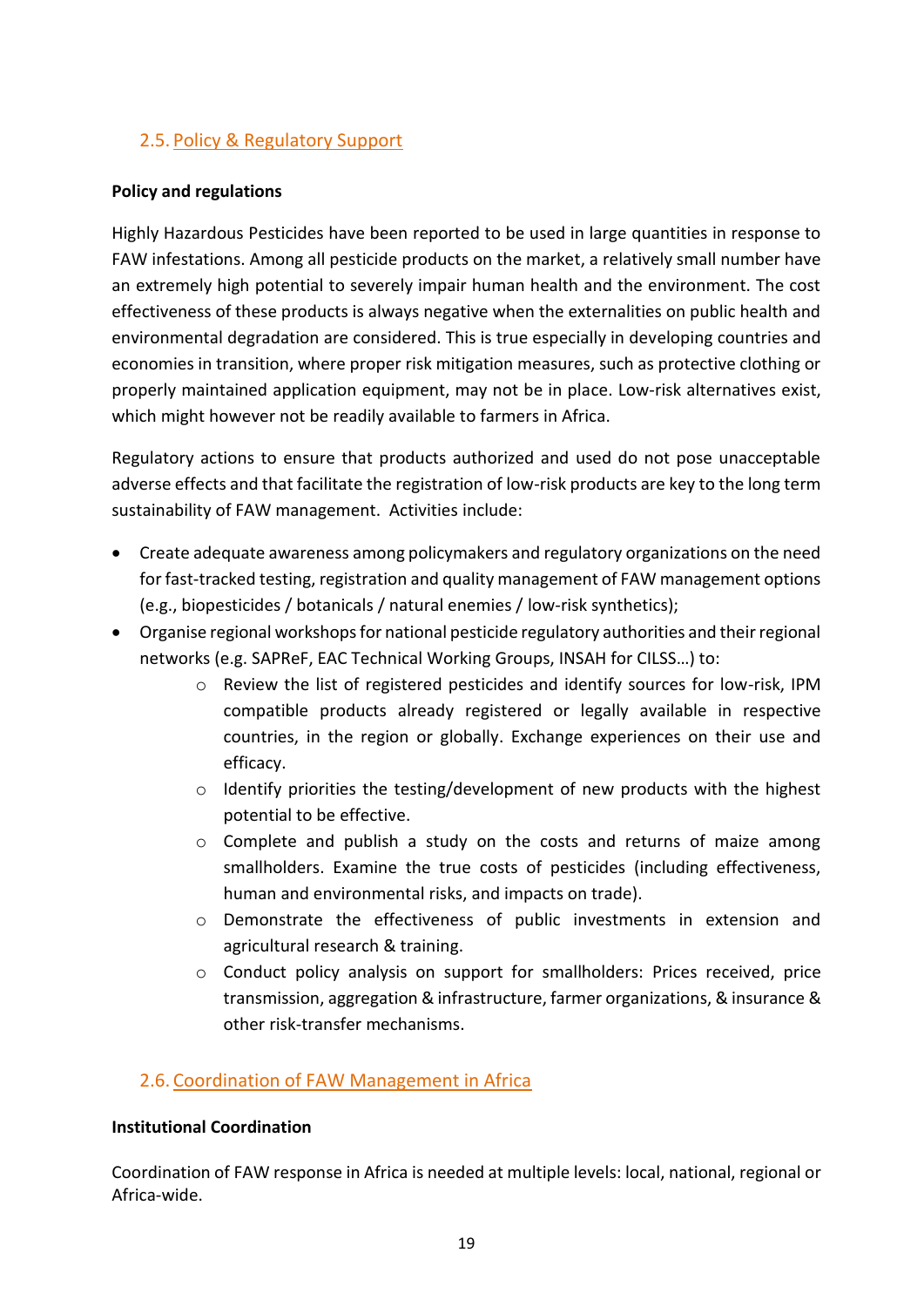## **National coordination**

Several countries have already adopted the approach of creating a National FAW Task Force or committee. Typically chaired by the Ministry of Agriculture, this would include research, extension, National Plant Protection Organisations, private sector, farmers' organisations and others. The purpose of this group would be to:

- Coordinate national efforts to manage FAW among different organizations, to ensure coherent, consistent response and including monitoring, awareness campaigns, mobilizing resources for training programmes, etc.;
- Engage with the relevant regulatory authorities to fast-track testing, validating and registering of FAW control options that are not available in the local market;
- Monitor status of FAW in the country, and produce progress reports regarding field efforts to improve farmers capacity to manage the pest (through Farmer Field Schools and other means), maps (in association with the early warning component, building national capacity to use mapping tools) and guidance documents (may include a "data analysis" sub group);
- Mobilize resources from within government and/or from development partners for national programme activities (promotion of management approaches, including Farmer Field Schools, early warning and monitoring activities & information, etc.).

## **Regional coordination**

Regional Economic Communities steering group (ECOWAS, SADC, IGAD, ECCAS) – will share information and analysis based on programmes at regional level, and will be made up of the agriculture department of the REC, with a representative members drawn from each of the countries.

The RECs will support both face to face and video conference meetings between representatives of the national task forces on the evolving situation. This should include sharing of status reports from countries, identification of what has worked and what has not, identification of best options for managing the pest, identification of themes for research, dissemination of information and communication, recommending policies and strategies to facilitate FAW management, etc.

Each REC would need resources and capacity to play a role in FAW coordination, with staff to be hired within the REC, typically in the Agriculture and Environment Department or similar.

## **Africa-wide coordination**

The third level of coordination involves Africa-wide activities under the auspices of the African Union (AU).

This framework to guide the development of programmes to improve the management of FAW in Africa can only succeed with the strong political support at the highest possible level. The AU Department on Rural Economy and Agriculture will also host the main framework "steering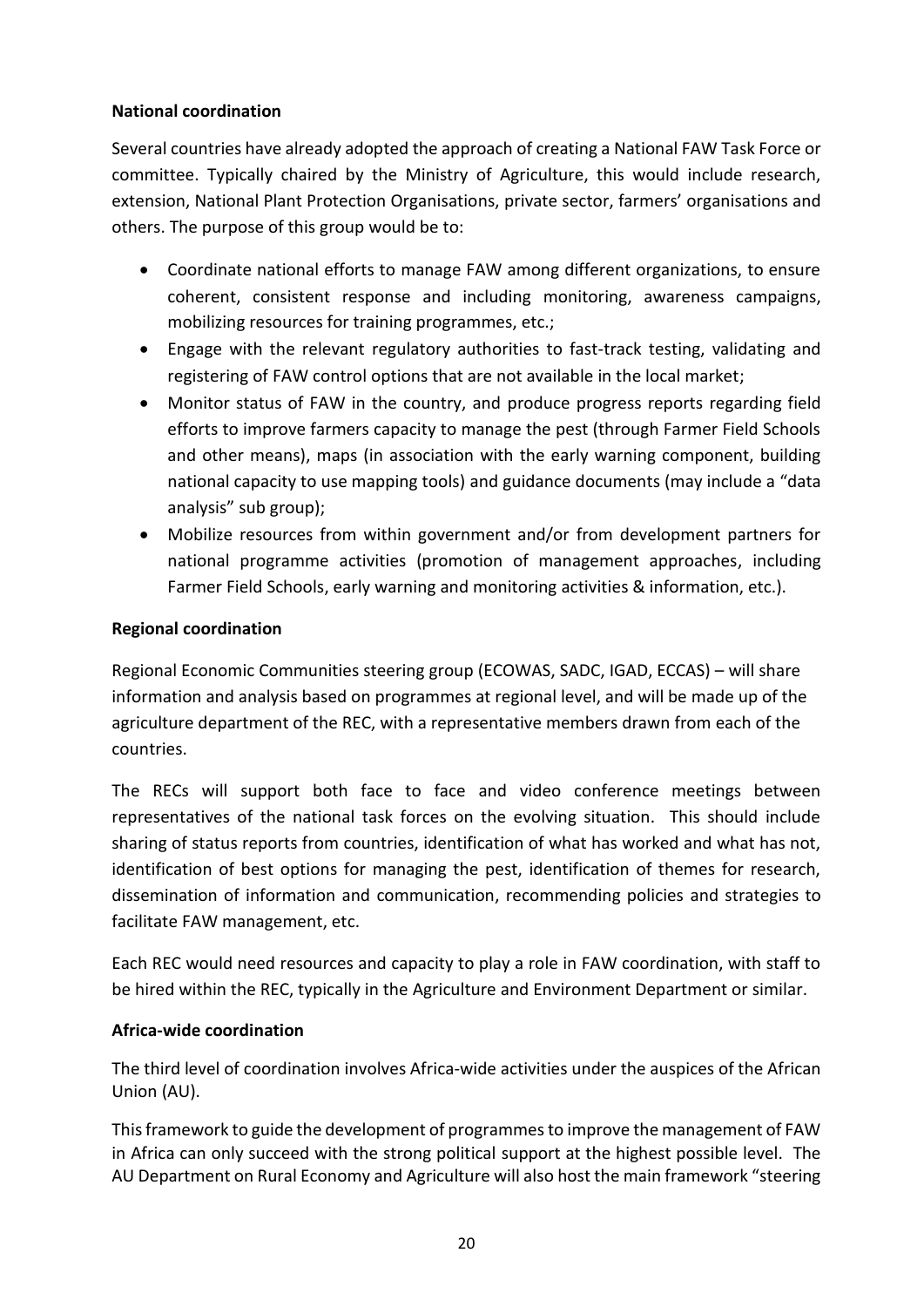group", to coordinate donor efforts at national, regional and continental level. This group will be made up of the main stakeholders in FAW management (see diagram), and will be the main forum for discussion of the impact assessment exercises as well as programme progress reporting.

AU specialist entities such as the InterAfrican Phytosanitary Council (IAPSC), as the Regional Plant Protection Organisation, will have a specific role in continent-wide information sharing, and to handle occasional meetings of the various Africa-wide technical advisory groups on FAW. IAPSC may also convene international technical meetings on technical aspects of FAW control, in association with the main International Agricultural Research Institutions active in this area (CIMMYT, IITA, ICIPE, etc.).

Effective and quick communications through modern ICT tools are central to coordinated management of FAW. An Africa-wide "Community of Practice" needs to be established quickly (using social and mass media) for quick sharing of learning and information across institutions and borders, inventory of the experiences with other migratory pests, and stimulating necessary actions. This will complement the communications activities at national level.

#### **Programme Monitoring**

The Programme will be monitored via FAO's standard monitoring and evaluation procedures.

In addition, a Programme Advisory Committee will be established with members representing the key stakeholders. This Committee will receive quarterly reports on the progress of the Programme and will meet annually to review progress and make recommendations for future work.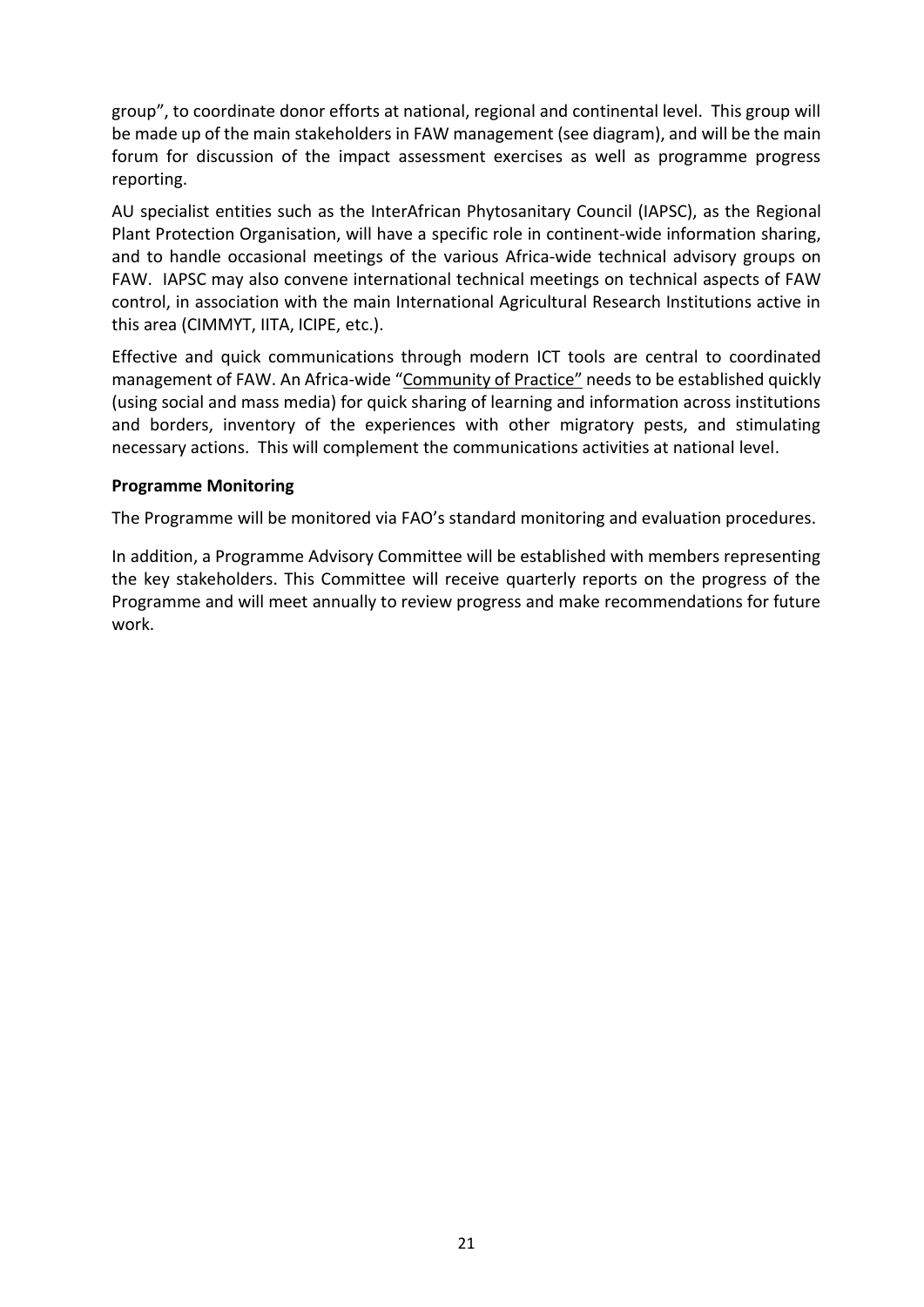## <span id="page-25-0"></span>3. Action plan and resource allocation

| <b>Management of FAW: Immediate Recommendations &amp; Actions</b><br>1.                                                                                                                                                         |                                                                                                                                                                                                                                                                   |                                                                                                         |                      |
|---------------------------------------------------------------------------------------------------------------------------------------------------------------------------------------------------------------------------------|-------------------------------------------------------------------------------------------------------------------------------------------------------------------------------------------------------------------------------------------------------------------|---------------------------------------------------------------------------------------------------------|----------------------|
| Objective                                                                                                                                                                                                                       | <b>Activities</b>                                                                                                                                                                                                                                                 | <b>Partners</b>                                                                                         | <b>USD</b><br>(1000) |
| Provide farmers with<br>knowledge and<br>recommendations for<br>sustainable management<br>of FAW                                                                                                                                | Compile and publish technical<br>$\checkmark$<br>guideline for immediate use.<br>Translate & Edit into at least<br>ten languages.<br>$\checkmark$ Print & distribute copies                                                                                       | <b>NPPO<sub>s</sub></b><br><b>NARS</b><br><b>CABI</b><br><b>NGOs</b>                                    | 1.500                |
| Learn & share<br>experiences and<br>knowledge from Americas                                                                                                                                                                     | $\checkmark$ Five missions of South-South<br>Cooperation                                                                                                                                                                                                          | Countries<br>Universities                                                                               | 500                  |
| Determine use of<br>pheromone traps in FAW<br>management system.                                                                                                                                                                | $\checkmark$<br>Conduct international seminar<br>to present and determine role<br>for pheromone traps in FAW<br>management.<br>$\checkmark$ Hire consultant                                                                                                       | <b>Universities</b><br><b>NARS</b>                                                                      | 250                  |
| Make pesticide use more<br>effective and less<br>hazardous.                                                                                                                                                                     | $\checkmark$<br>Review insecticides currently<br>being used by countries to<br>determine if they are known to<br>be: effective & not highly<br>hazardous.<br>$\checkmark$<br>Review<br>registrations<br>for<br>and<br>bio-pesticide<br>botanical<br>alternatives. | <b>NPPOs</b><br><b>NARS</b>                                                                             | 500                  |
| Provide up-dated<br>information on use of<br>chemical insecticides                                                                                                                                                              | $\checkmark$<br>Develop sub-regional lists of<br>permitted active ingredients<br>for FAW.<br>Determine priorities for<br>emergency registrations.<br>Determine priorities of high<br>$\checkmark$<br>risk pesticides (banned by<br>other countries, etc.)         | <b>NPPOs</b><br>Sub-regional<br>Pesticide<br>Organizations<br>Inter-African<br>Phytosanitary<br>Council | 500                  |
| Promote region-wide<br>registration reviews and<br>harmonization to ensure<br>that Highly Hazardous<br>Pesticides are not<br>included and bio-<br>pesticides are included in<br>registration systems.<br><b>TOTAL COMPONENT</b> | Conduct sub-regional reviews<br>$\checkmark$<br>of current pesticide<br>registrations to review for<br>potential HHP.<br>Review status of bio-pesticide<br>$\checkmark$<br>registrations and identify<br>knowledge gaps.                                          | <b>NPPOS</b><br>Sub-regional<br>pesticide<br>organizations                                              | 1.000<br>4.250       |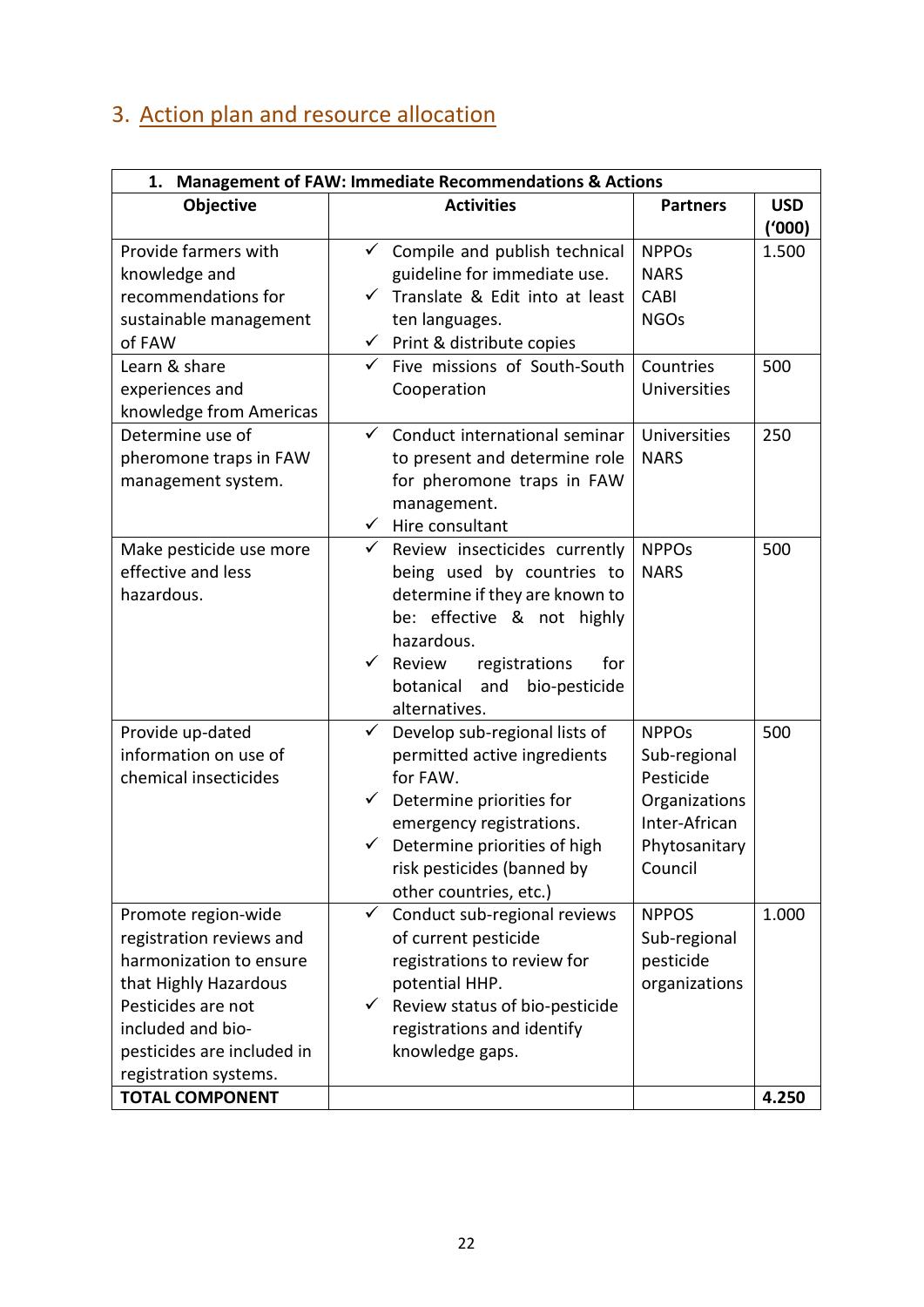| <b>Short-term Research &amp; Development Priorities</b><br>2.                                      |                                                                                                                                                                                                                                                                                                                                                                                                                                                                                                                                                               |                                                                                                                  |            |
|----------------------------------------------------------------------------------------------------|---------------------------------------------------------------------------------------------------------------------------------------------------------------------------------------------------------------------------------------------------------------------------------------------------------------------------------------------------------------------------------------------------------------------------------------------------------------------------------------------------------------------------------------------------------------|------------------------------------------------------------------------------------------------------------------|------------|
| Objective                                                                                          | <b>Activities</b>                                                                                                                                                                                                                                                                                                                                                                                                                                                                                                                                             | <b>Partners</b>                                                                                                  | <b>USD</b> |
|                                                                                                    |                                                                                                                                                                                                                                                                                                                                                                                                                                                                                                                                                               |                                                                                                                  | ('000)     |
| Create and coordinate<br>an African Network of<br>National Research &<br>Development for FAW.      | $\checkmark$<br><b>Identify National Agricultural</b><br>Universities, National Research<br>Institutes and existing sub-<br>regional and regional networks<br>to participate in the Network.<br>Hold initial meeting to<br>$\checkmark$<br>determine short-term (less than<br>3 years) research priorities and<br>develop annual work plan.<br>$\checkmark$ Hold monthly virtual meetings<br>to share advances and prioritize.<br>Hold annual meetings to present<br>$\checkmark$<br>results, determine priorities, and<br>develop new annual work plan.      | National<br>Agricultural<br>Universities<br><b>NARS</b><br>Existing sub-<br>regional and<br>regional<br>networks | 3.000      |
| Determine yield loss due<br>to FAW and develop<br>action thresholds.                               | Identify and form a committee<br>$\checkmark$<br>(of the Network) of researchers<br>and professors to develop<br>protocols and carry out trials.<br>Develop standardized protocols<br>$\checkmark$<br>for field trials.<br>Regional workshop to discuss<br>$\checkmark$<br>and train to protocols<br>Field trials measuring yield<br>$\checkmark$<br>response to FAW infestation<br>levels.                                                                                                                                                                   | <b>NARS</b><br><b>NPPOs</b><br><b>Universities</b>                                                               | 3.000      |
| Promote the use of bio-<br>pesticides and botanical<br>pesticides.                                 | $\checkmark$<br>Identify and develop South-<br>South Cooperation of use of bio-<br>pesticides and botanicals (Brazil,<br>Colombia, Cuba, Mexico)<br>$\checkmark$ Conduct trials to determine<br>effectiveness, appropriate<br>formulations, dosage levels, and<br>application strategies for bio-<br>pesticides and botanicals.<br>$\checkmark$ Identify and support at least five<br>local businesses to produce and<br>market bio-pesticides and<br>botanicals.<br>$\checkmark$ Host four sub-regional<br>symposia/fairs of botanical and<br>bio-pesticides | <b>IITA</b><br><b>ICIPE</b><br>Lancaster U.<br><b>CABI</b><br><b>NARS</b><br><b>NPPO<sub>s</sub></b>             | 5.000      |
| Determining the efficacy<br>of natural enemies<br>(predators, parasitoids<br>and pathogens) on FAW | Determine priorities.<br>$\checkmark$<br>Design protocols.<br>$\checkmark$                                                                                                                                                                                                                                                                                                                                                                                                                                                                                    | <b>IITA</b><br><b>ICIPE</b><br>Universities                                                                      | 2.500      |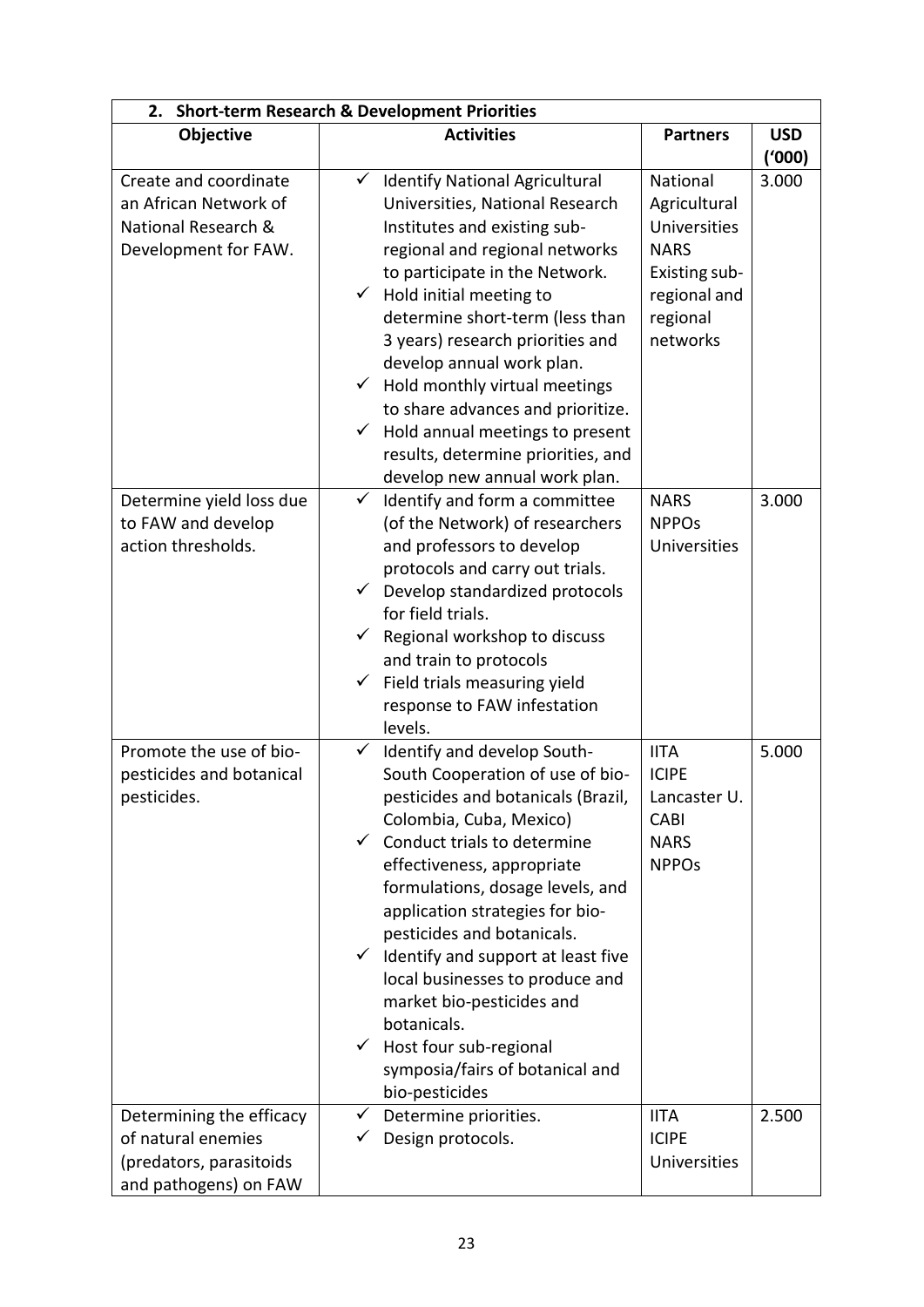| to evaluate the potential<br>for conservation /<br>classical biocontrol<br>strategies.<br>Testing a classical                                                                                                                                                                                      | Determine top candidates for<br>$\checkmark$                                                                                                                                                       | <b>IITA</b>                                     | 3.000  |
|----------------------------------------------------------------------------------------------------------------------------------------------------------------------------------------------------------------------------------------------------------------------------------------------------|----------------------------------------------------------------------------------------------------------------------------------------------------------------------------------------------------|-------------------------------------------------|--------|
| biological control<br>approach through<br>exploration,<br>introduction, evaluation<br>and release of natural<br>enemies from outside<br>Africa.                                                                                                                                                    | classical biological control<br>Carry out field exploration<br>$\checkmark$<br>Complete biosafety evaluations<br>✓<br>Make releases<br>✓<br>Monitor effectiveness<br>✓                             | <b>ICIPE</b><br><b>CABI</b><br>Universities     |        |
| Determining the efficacy<br>of cultural control<br>options against FAW,<br>including early versus<br>late planting, scouting<br>protocols, handpicking,<br>destruction of crop<br>residues, trap cropping,<br>soil management for<br>control of pupae, habitat<br>management, crop<br>hygiene etc. | $\checkmark$<br>Determine priorities.<br>Design protocols.<br>$\checkmark$<br>Conduct field trials.<br>✓<br>$\checkmark$<br>Analyse<br>data<br>and<br>prepare<br>reports.<br>Publish results.<br>✓ | <b>NARS</b><br><b>NPPOs</b><br>Universities     | 2.500  |
| Develop a live repository<br>for the current state-of-<br>knowledge about FAW in<br>Africa, including a portal<br>and coordination and<br>publication of the<br>"Handbook of FAW in<br>Africa"                                                                                                     | $\checkmark$<br>Develop FAW in Africa Portal<br>Develop and agree to outline of<br>✓<br>"Handbook of FAW in Africa"<br>Coordinate<br>✓<br>contributions,<br>reviews, and publication.              | <b>Universities</b><br><b>CABI</b><br>Lancaster | 1.500  |
| <b>Total Component</b>                                                                                                                                                                                                                                                                             |                                                                                                                                                                                                    |                                                 | 20.500 |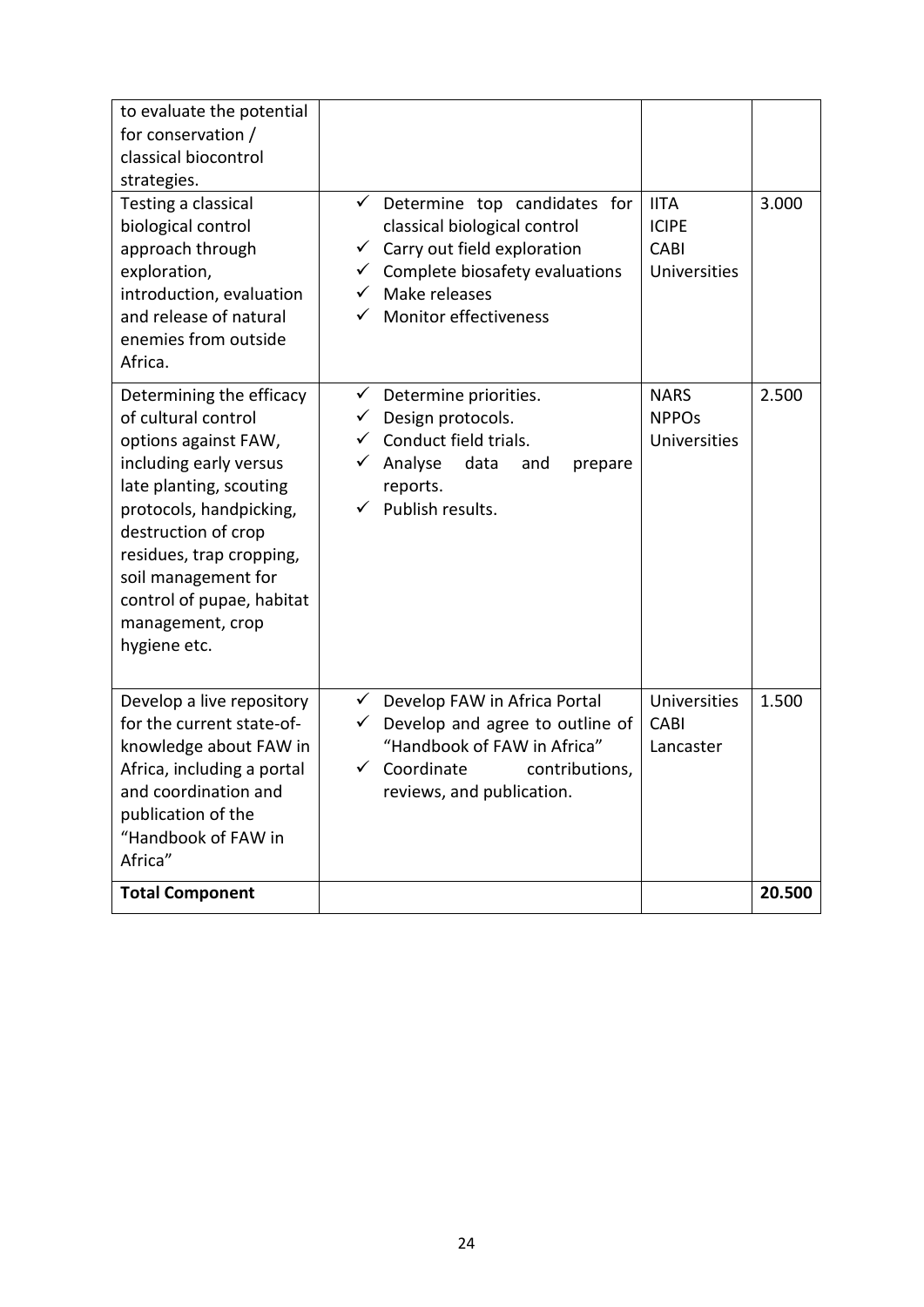| <b>Communications &amp; Training</b><br>3.                                                                                                                     |                                                                                                                                                                                                                                                                                                                                                                                                                                                                                                                                                                                                                                                                                                                                 |                                                                   |                      |  |
|----------------------------------------------------------------------------------------------------------------------------------------------------------------|---------------------------------------------------------------------------------------------------------------------------------------------------------------------------------------------------------------------------------------------------------------------------------------------------------------------------------------------------------------------------------------------------------------------------------------------------------------------------------------------------------------------------------------------------------------------------------------------------------------------------------------------------------------------------------------------------------------------------------|-------------------------------------------------------------------|----------------------|--|
| Objective                                                                                                                                                      | <b>Activities</b>                                                                                                                                                                                                                                                                                                                                                                                                                                                                                                                                                                                                                                                                                                               | <b>Partners</b>                                                   | <b>USD</b><br>(1000) |  |
| consistent<br>Ensure<br>public<br>messages across<br>and countries based on<br>knowledge<br>&<br>best<br>develop<br>mass<br>communication<br>campaigns.        | $\checkmark$<br>Develop key messages.<br>Develop visual and audio<br>✓<br>training material on insect<br>identification, biology,<br>ecology and key<br>management messages.<br>Translate and edit into at<br>✓<br>least 20 languages.<br>Conduct<br>✓<br>media<br>mass<br>campaigns - (rural radio,<br>Dimitra<br>Clubs,<br>TV<br>programmes, internet and<br>social media), regional, sub-<br>regional, national, and local.<br>Train local journalists                                                                                                                                                                                                                                                                       | <b>CABI</b><br><b>AGRA</b><br><b>NPPOs</b><br><b>NARS</b>         | 2.000                |  |
| 10.000<br>least<br>At<br>extensionists<br>the<br>have<br>capacity<br>provide<br>to<br>training<br>farmers<br>to<br>regarding<br>sustainable<br>FAW management. | $\checkmark$<br>Prepare technical material<br>$\checkmark$<br>Identify and train 250 trainers.<br>Host national workshops.<br>$\checkmark$                                                                                                                                                                                                                                                                                                                                                                                                                                                                                                                                                                                      | <b>NPPOs</b><br><b>NARS</b>                                       | 1.000                |  |
| At least 10 million farmers<br>have the knowledge and<br>information via 40.000<br>Farmer Field Schools to<br>manage FAW sustainably.                          | $\checkmark$<br>Development of curricula and<br>training materials for<br>incorporating FAW related<br>topics in FFS curricula (Agro-<br>ecosystem Analysis,<br>experiments and special<br>topics)<br>$\checkmark$<br>Develop and conduct<br>refresher courses and<br>trainings for 300 FFS master<br>trainers and 5000 FFS<br>facilitators<br>$\checkmark$<br>Develop and implement 70<br>000 FAW short crash courses<br>of 2-3 days in the rural villages<br>including through Open Day<br>visits in nearby FFS.<br>$\checkmark$<br>Farmer to Farmer Exchange<br>visits and "farmer congresses"<br>$\checkmark$<br>Facilitate the development of<br>community management<br>plans in communities where<br>FFS are implemented | <b>FFS</b><br>Sub-<br>regional<br><b>Networks</b><br><b>NPPOs</b> | 30.000               |  |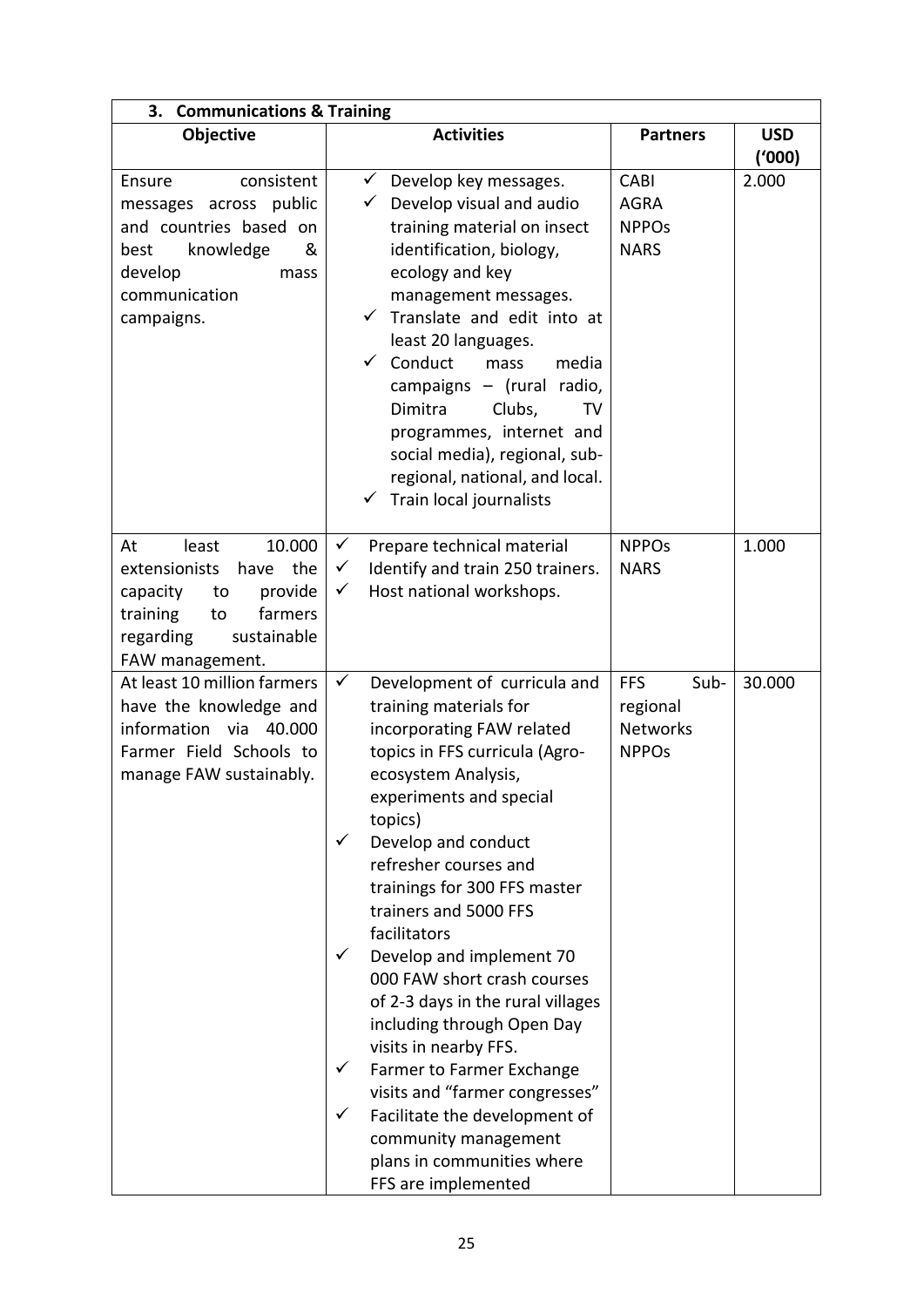|                                                                                                                                                  | ✓<br>Mapping, coordination, and<br>planning of FFS initiatives<br>through the Global FFS<br>Platform                                                                                                                                                                                                                                                                                                                                                                                                                                                                                               |        |
|--------------------------------------------------------------------------------------------------------------------------------------------------|----------------------------------------------------------------------------------------------------------------------------------------------------------------------------------------------------------------------------------------------------------------------------------------------------------------------------------------------------------------------------------------------------------------------------------------------------------------------------------------------------------------------------------------------------------------------------------------------------|--------|
| Ensure M&E of<br>management options<br>tested through FFS, and<br>stocktaking of successful<br>options through the<br><b>Global FFS Platform</b> | Baseline<br>collection<br>data<br>Action-research<br>and<br>Technology<br>Participatory<br>facilitate<br>Development:<br>farmer-researchers<br>participatory processes to<br>test and adapt sustainable<br>management<br>options<br>through experiments<br>in<br>Farmer Field schools and in<br>farmer fields<br>$\checkmark$ Collection and consolidation<br>FAW curriculum<br>of<br>and<br>successful<br>management<br>options locally-adapted to<br>African smallholders<br>Facilitate interactive<br>Community of Practice on<br>FAW management through<br>FFS, via the Global FFS<br>Platform | 5.000  |
| <b>TOTAL COMPONENT</b>                                                                                                                           |                                                                                                                                                                                                                                                                                                                                                                                                                                                                                                                                                                                                    | 38.000 |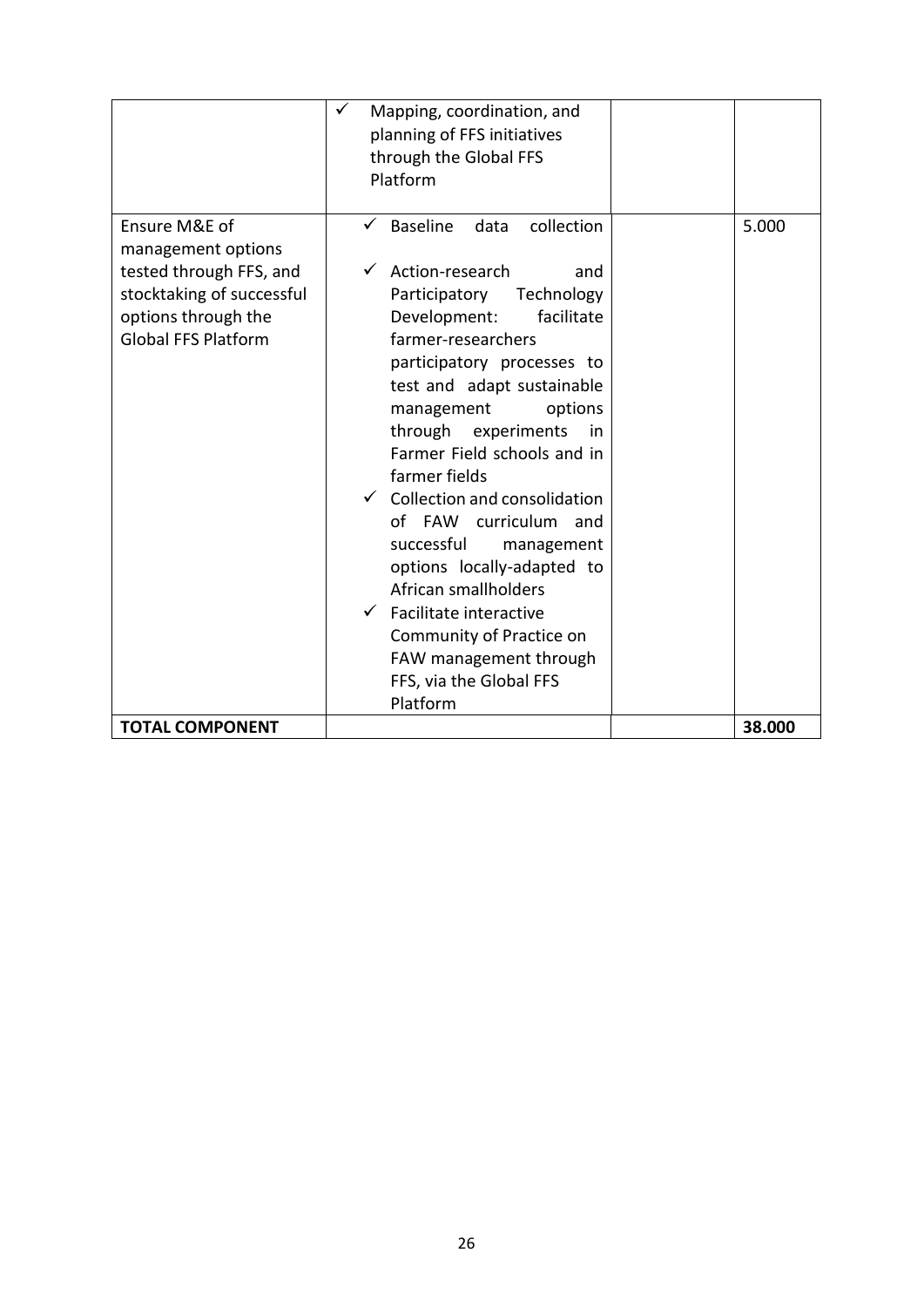| <b>Monitoring &amp; Early Warning</b><br>4.                                                                                                                                                                                                                     |                                                                                                                                                                                                                                                                                                                                                                                                                                                                                                                                                                                     |                                                                                                                                                                                                  |       |
|-----------------------------------------------------------------------------------------------------------------------------------------------------------------------------------------------------------------------------------------------------------------|-------------------------------------------------------------------------------------------------------------------------------------------------------------------------------------------------------------------------------------------------------------------------------------------------------------------------------------------------------------------------------------------------------------------------------------------------------------------------------------------------------------------------------------------------------------------------------------|--------------------------------------------------------------------------------------------------------------------------------------------------------------------------------------------------|-------|
| Pheromone traps<br>Generating detailed and<br>dependable knowledge<br>on host range and<br>migration patterns of<br>FAW in the context of<br>African agro-ecologies<br>and cropping systems, to<br>develop and disseminate<br>appropriate<br>management options | ✓<br>Procurement of a limited<br>number of pheromone traps.<br>Determine the correct trap<br>✓<br>placement in the field based on<br>existing knowledge.<br>Develop guidelines on the<br>$\checkmark$<br>operational use and<br>maintenance of traps.<br>Conduct regional workshops on<br>$\checkmark$<br>the operational use and<br>maintenance of traps.<br>Conduct research on the use and<br>✓<br>effectiveness of attract and kill<br>traps.                                                                                                                                   | <b>ICIPE</b><br>Lancaster U<br><b>CABI</b>                                                                                                                                                       | 6.000 |
| Organize and conduct<br>annual FAW research<br>seminar and knowledge<br>& service fair                                                                                                                                                                          | $\checkmark$<br>Organize<br>annual<br>international scientific seminars<br>to assemble and share the best<br>knowledge of FAW in Africa and<br>host a knowledge and service<br>fair, where service providers can<br>present<br>and<br>services.                                                                                                                                                                                                                                                                                                                                     | <b>CABI</b><br>$3$ -day<br>explain<br>their                                                                                                                                                      | 2.500 |
| Develop a harmonized<br>monitoring system,<br>consistent data<br>collection and analysis<br>system and early<br>warning system.                                                                                                                                 | $\checkmark$<br>Conduct<br>using Skype when possible, to<br>obtain<br>agreement<br>standardized FAW data.<br>Evaluate different trap designs<br>✓<br>and pheromone lures.<br>Determine<br>the<br>✓<br>placement in the field based on<br>existing knowledge.<br>$\checkmark$ Standardize on a single trap<br>design and pheromone lure.<br>$\checkmark$ Develop guidelines<br>operational<br>maintenance of traps.<br>$\checkmark$ Procurement and distribution of<br>pheromone traps.<br>$\checkmark$ Conduct regional workshops on<br>operational<br>the<br>maintenance of traps. | <b>ICIPE</b><br>regional workshops,<br><b>CABI</b><br>U Barcelona<br>on<br><b>PSU</b><br><b>CIMMYT</b><br><b>NARS</b><br><b>AGRA</b><br>correct<br>trap<br>the<br>on<br>and<br>use<br>use<br>and | 8.000 |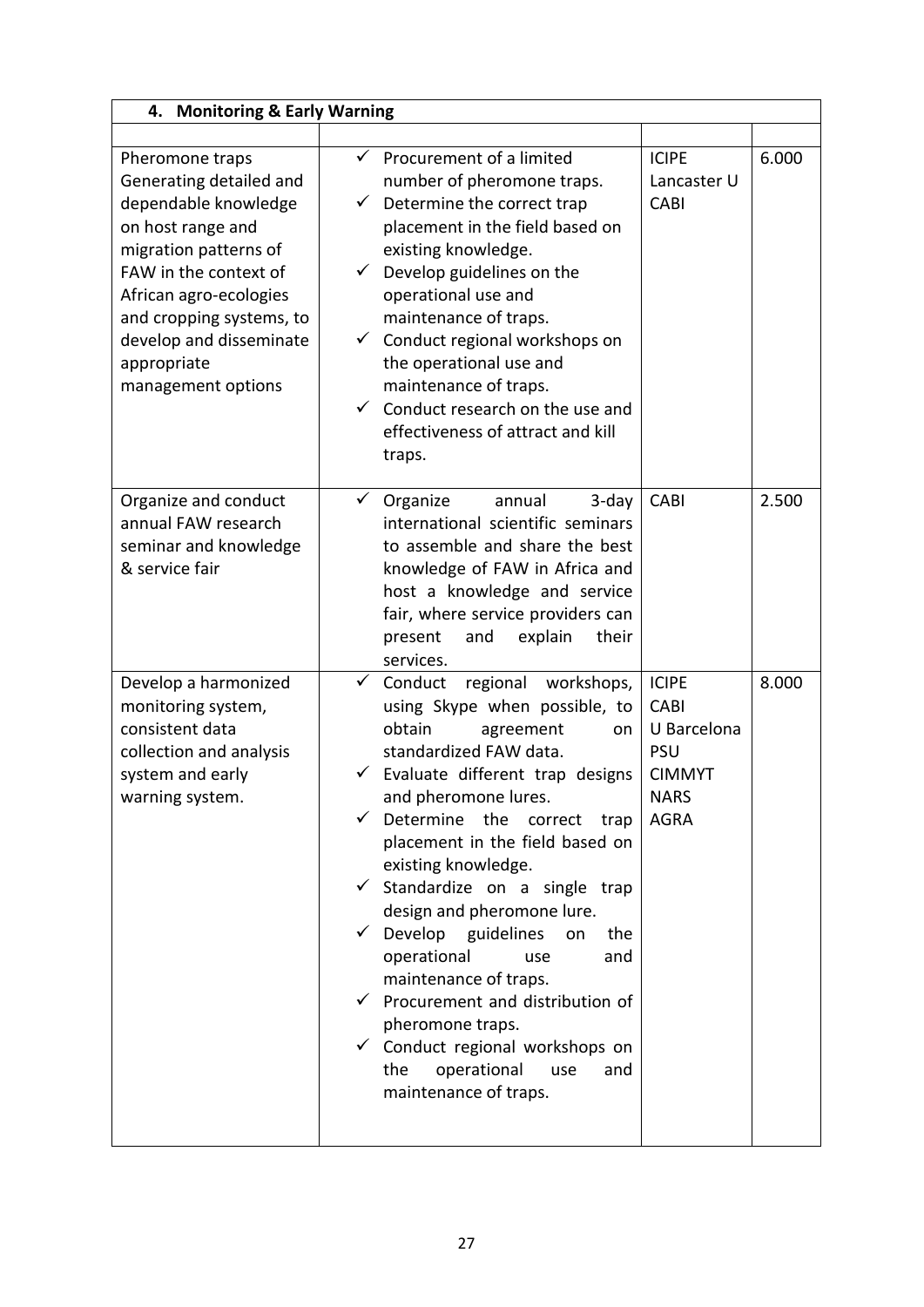|                        |              | $\checkmark$ Agreement on scouting protocols    |        |
|------------------------|--------------|-------------------------------------------------|--------|
|                        |              | and production practices to be                  |        |
|                        |              | included in field based (app) data              |        |
|                        |              | collection system.                              |        |
|                        |              | $\checkmark$ Development and testing of field   |        |
|                        |              | data collection system.                         |        |
|                        |              | $\checkmark$ System<br>testing<br>(two<br>pilot |        |
|                        |              | countries per region i.e. West,                 |        |
|                        |              | Central, Eastern and Southern                   |        |
|                        |              | Africa).                                        |        |
|                        | $\checkmark$ | Field data collection.                          |        |
|                        |              | $\checkmark$ Transmission tools.                |        |
|                        |              | $\checkmark$ Testing use of system – with       |        |
|                        |              | NPPOs and farmers associations.                 |        |
|                        |              | $\checkmark$ Training.                          |        |
|                        | $\checkmark$ | Development of a centrally                      |        |
|                        |              | located cloud-based Internet                    |        |
|                        |              | platform.                                       |        |
|                        |              | $\checkmark$ Server hosting, hardware and       |        |
|                        |              | software maintenance.                           |        |
|                        | $\checkmark$ | Development of a database and                   |        |
|                        |              | GIS applications based on cloud                 |        |
|                        |              | and Internet (web) technologies.                |        |
|                        | $\checkmark$ | Identification of specific criteria             |        |
|                        |              | information useful to farmers,                  |        |
|                        |              | and mechanisms for alerts,                      |        |
|                        |              | including field testing and                     |        |
|                        |              | validation.                                     |        |
|                        |              | Preparation and dissemination                   |        |
|                        |              | of useful and timely advice and                 |        |
|                        |              | validation as a useful farmer                   |        |
|                        |              | decision-making tool and early                  |        |
|                        |              | warning products to                             |        |
|                        |              | stakeholders.                                   |        |
|                        |              | $\checkmark$ Identify with countries specific   |        |
|                        |              | advice<br>early<br>and<br>warning               |        |
|                        |              | products                                        |        |
|                        |              | Prepare and disseminate useful                  |        |
|                        |              | and timely advice and early                     |        |
|                        |              | warning<br>products<br>to                       |        |
|                        |              | stakeholders                                    |        |
|                        |              | $\checkmark$ Provide training to stakeholders   |        |
|                        |              | on the use of early warning                     |        |
|                        |              | products.                                       |        |
| <b>TOTAL COMPONENT</b> |              |                                                 | 16.500 |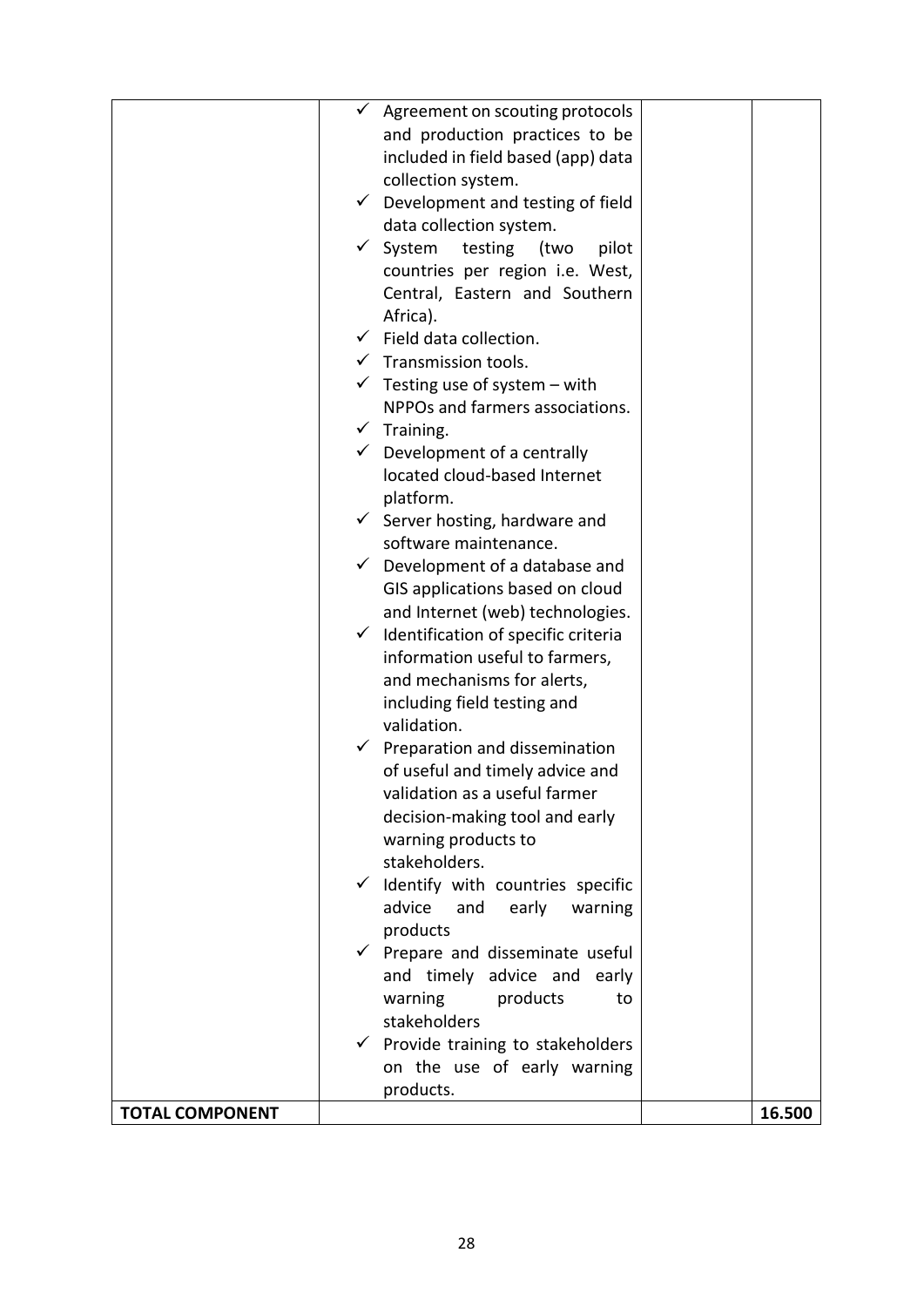| 5. Policy & Regulatory Support                                                                                     |                                                                                                                                                                                                                                                                                                                                                                                                                                                                                                                                  |                                                                                                                                            |                      |
|--------------------------------------------------------------------------------------------------------------------|----------------------------------------------------------------------------------------------------------------------------------------------------------------------------------------------------------------------------------------------------------------------------------------------------------------------------------------------------------------------------------------------------------------------------------------------------------------------------------------------------------------------------------|--------------------------------------------------------------------------------------------------------------------------------------------|----------------------|
| Objective                                                                                                          | <b>Activities</b>                                                                                                                                                                                                                                                                                                                                                                                                                                                                                                                | <b>Partners</b>                                                                                                                            | <b>USD</b><br>(1000) |
| Develop risk transfer<br>mechanisms and<br>instruments accessible<br>by smallholder farmers<br>for FAW management. | $\checkmark$<br>Hire consultant to<br>develop a proposal for<br>insurance instruments<br>for FAW accessible by<br>smallholders.<br>$\checkmark$ Work with private<br>insurers to develop and<br>implement pilot<br>programme.                                                                                                                                                                                                                                                                                                    | <b>Private Sector:</b><br>Insurance &<br><b>Seed Companies</b><br>Syngenta<br>Foundation for<br>Sustainable<br>Agriculture,<br><b>NARS</b> | 300                  |
| Create appropriate policy<br>framework for pesticide<br>use for FAW.                                               | $\checkmark$<br>Create adequate<br>awareness among<br>policymakers and<br>regulatory organizations<br>on the need for fast-<br>tracked testing,<br>registration and quality<br>management of FAW<br>management options<br>and the review of<br>chemicals currently<br>being used for FAW<br>control and their<br>hazards.<br>$\checkmark$<br>Organize regional<br>workshops for national<br>pesticide regulatory<br>authorities and their<br>regional networks.<br>$\checkmark$<br>Review registrations of<br>pesticides for FAW | <b>NARS</b><br><b>NPPOs</b><br><b>CABI</b><br>Regional<br>Pesticide<br>Commissions                                                         | 3.000                |
| <b>TOTAL COMPONENT</b>                                                                                             |                                                                                                                                                                                                                                                                                                                                                                                                                                                                                                                                  |                                                                                                                                            | 3.300                |